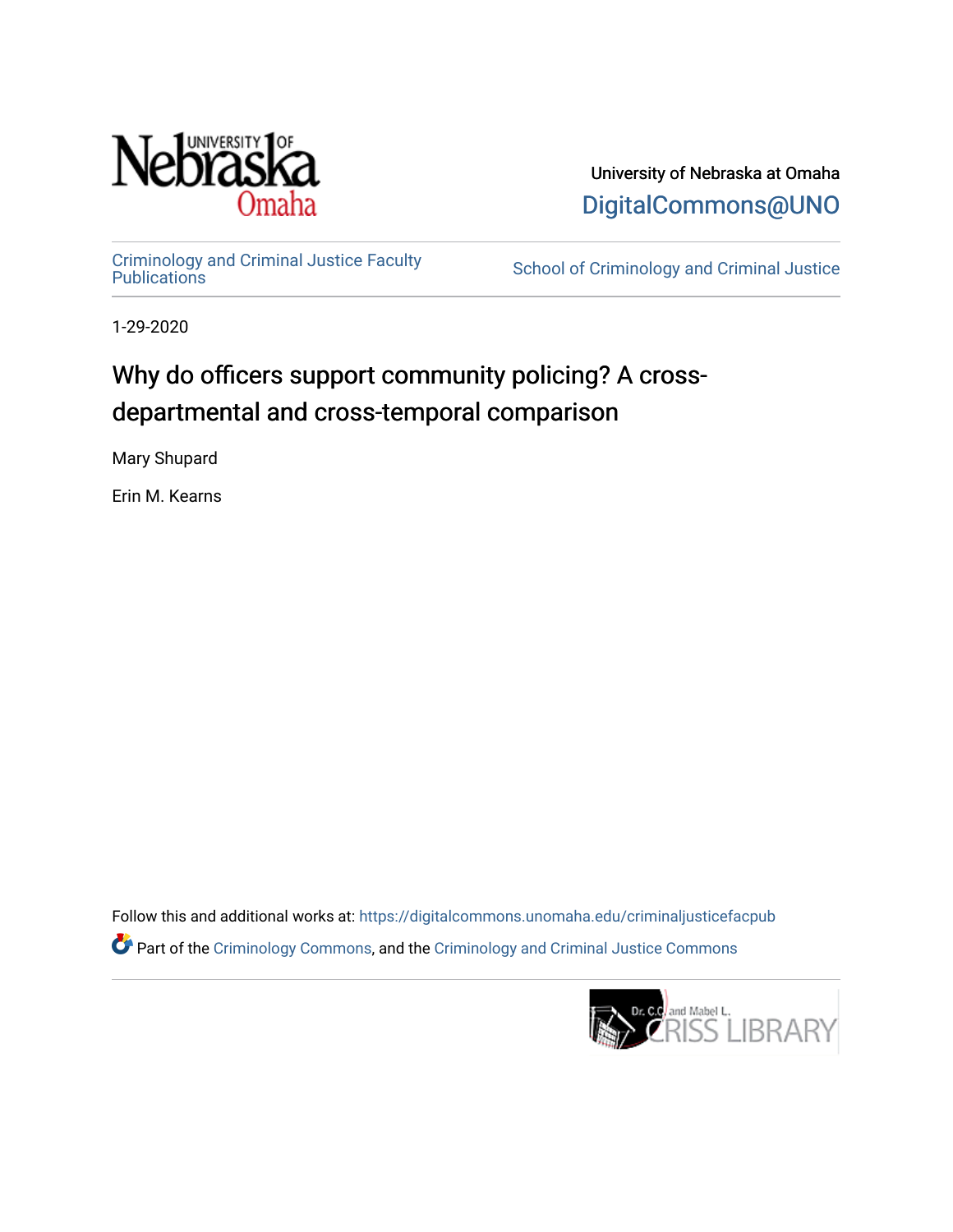# **Why do officers support community policing? Across-departmental and cross-temporal comparison**

## Mary Shupard<sub>1</sub> & Erin M. Kearns<sub>2</sub>

1Department of Justice, Law, and Criminology, American University, Washington, DC, USA 2Department of Criminology and Criminal Justice, University of Alabama, Tuscaloosa, AL, USA Correspondence Erin M. Kearns, Department of Criminology and Criminal Justice, University of Alabama, Tuscaloosa, AL 35401, USA. Email: [emkearns@ua.edu](mailto:emkearns@ua.edu)

Community policing is often seen as a way to repair fractured relationships between law enforcement and the public. Despite its relationship-building promise and widespread department-level adoption, individual officers show varying levels of support for community policing which can harm policy implementation. Why are some officers more supportive of community policing than others? Prior research suggests that demographic factors such as the officer's gender, race, age, and education can explain this variance. Across these studies, however, there are several contradicting or nonreplicating findings. Conflicting findings may result from differences by department or differences in methodology or temporal variance–but most policing studies focus on a single department. We begin to adjudicate between the possible explanations for conflicting findings using roll-call survey data from 741 officers across three neighboring police departments in 2016 and then a replication with 452 officers from one of the original departments in 2019. We find that experience with community policing consistently influences support for the practice while officer gender, age, and education consistently do not. Other results do not replicate across department or time, although we do find non-replicating significant factors associated with officer support for community policing. Our findings also suggest that departmental and temporal aspects help to explain why policing studies often do not replicate or generalize to other places or contexts.

## **1. INTRODUCTION**

Confidence in police has declined precipitously among the American public in recent in years, in part due to high-profile cases of police brutality (Jones, 2015; Newport, 2016). Responding to this development, President Obama created the Task Force on 21stCentury Policing, which recommended proactive community engagement to improve community–police relations (Ramsey & Robinson, 2015), a recommendation that police practitioners and researchers alike support (International Association of Chiefs of Police, n.d.; Maguire & Wells, 2009). Indeed, research shows that community policing can improve public views of law enforcement (Gill, Weisburd, Telep, Vittner, & Bennett, 2014; Weisburd & Eck, 2004) while reducing views of disorder (Gill, Weisburd, Telep, Vitter, & Bennett, 2014) and potentially crime rates (Sozer & Merlo, 2013). Yet, while the vast majority of police departments state that their officers engage in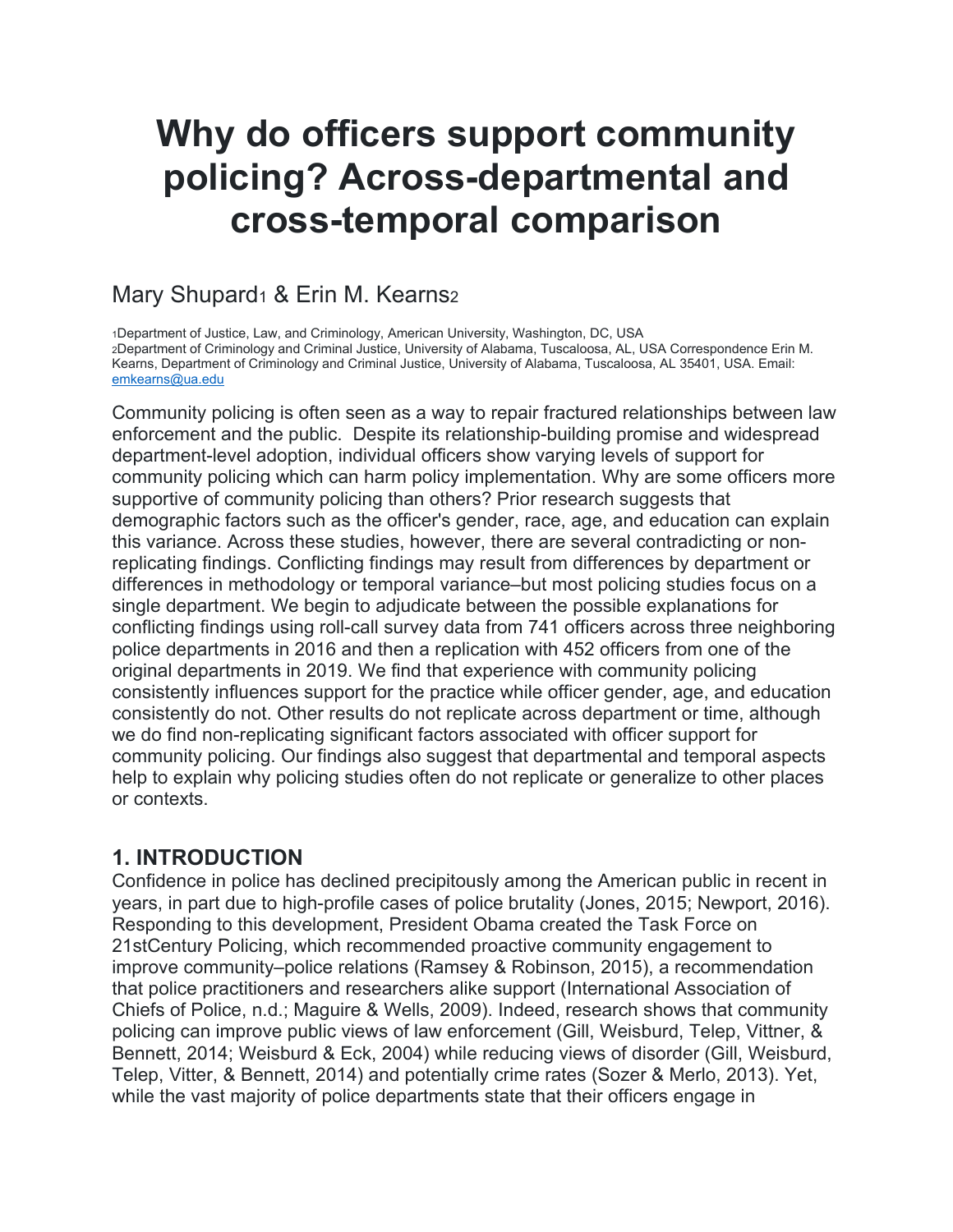community policing practices (Weine, Younis, & Polutnik, 2017), individual officers show varying levels of support for it (Lasley, Larson, Kelso, & Brown, 2011; Lewis, Rosenberg, & Sigler, 1999; Lurigio & Skogan, 1994; Novak, Alarid, & Lucas, 2003; Skogan & Hartnett, 1999; Smith, Novak, Frank, & Lowenkamp, 2005).

Why are some officers more supportive of community policing than others? Prior research suggests that demo-graphic factors such as the officer's gender, race, age, and education can explain the differences in support. Across these studies, however, there are several contradicting or non-replicating findings. There are a few potential explanations for this: (i) department-level factors separate from or in conjunction with officer demographics may influence support for community policing in varying ways across departments; (ii) results might vary due to differences in how concepts are measured or hypotheses are tested across studies; and (iii) changes in society over time could influence which officer characteristics impact support for community policing. As Nix, Pickett, Baek, and Alpert (2019) show, however, only a small percentage of studies using police surveys have collected large samples from multiple departments simultaneously to help adjudicate between the possible explanations for contradicting or non-replicating findings. We begin to address this gap in the literature by collecting rollcall survey data from 741 officers across three neighboring police departments in 2016 and then a replication with 452 officers from one of the original departments in 2019. This approach allows us to test which factors consistently relate to officer support for community policing and which do not.

We examine differences in officer support for community policing within and across departments. The next section outlines the literature on what community policing is, why it matters, and what we know about differences in officer support for the practice. We then discuss our sampling frame, data collection procedures, and analytic approach. We conclude with the findings, their implications, and recommendations for future research and policy.

#### **1.1 What is community policing and why does it matter?**

The traditional model of policing took an incident-driven, reactive approach to crime management that did not involve the opinions of the community (Rosenbaum & Lurigio, 1994). In this model, officers' day to day work focused on responding to crime rather than preventing it (Rosenbaum & Lurigio, 1994). Reactive policing practices remained popular until the mid-1990s, during which time members of the public only interacted with the police following the commission of a crime or through reports in the media, both of which are primarily negative (Bain, Robinson, & Conser, 2014). As a result, there was limited police–community interaction and the gap between these groups grew (Skogan & Hartnett, 1999).

Community policing was designed to reduce division between the public and law enforcement and potentially solve problems that the traditional model could not (Rosenbaum & Lurigio, 1994). The term "community policing" has become a buzzword that is rarely defined or measured due to the sheer breadth of possible behaviors it can encompass. Further, the concept of community policing has evolved, which adds to the conceptual challenges (Skogan & Frydl, 2004). Additionally, police departments across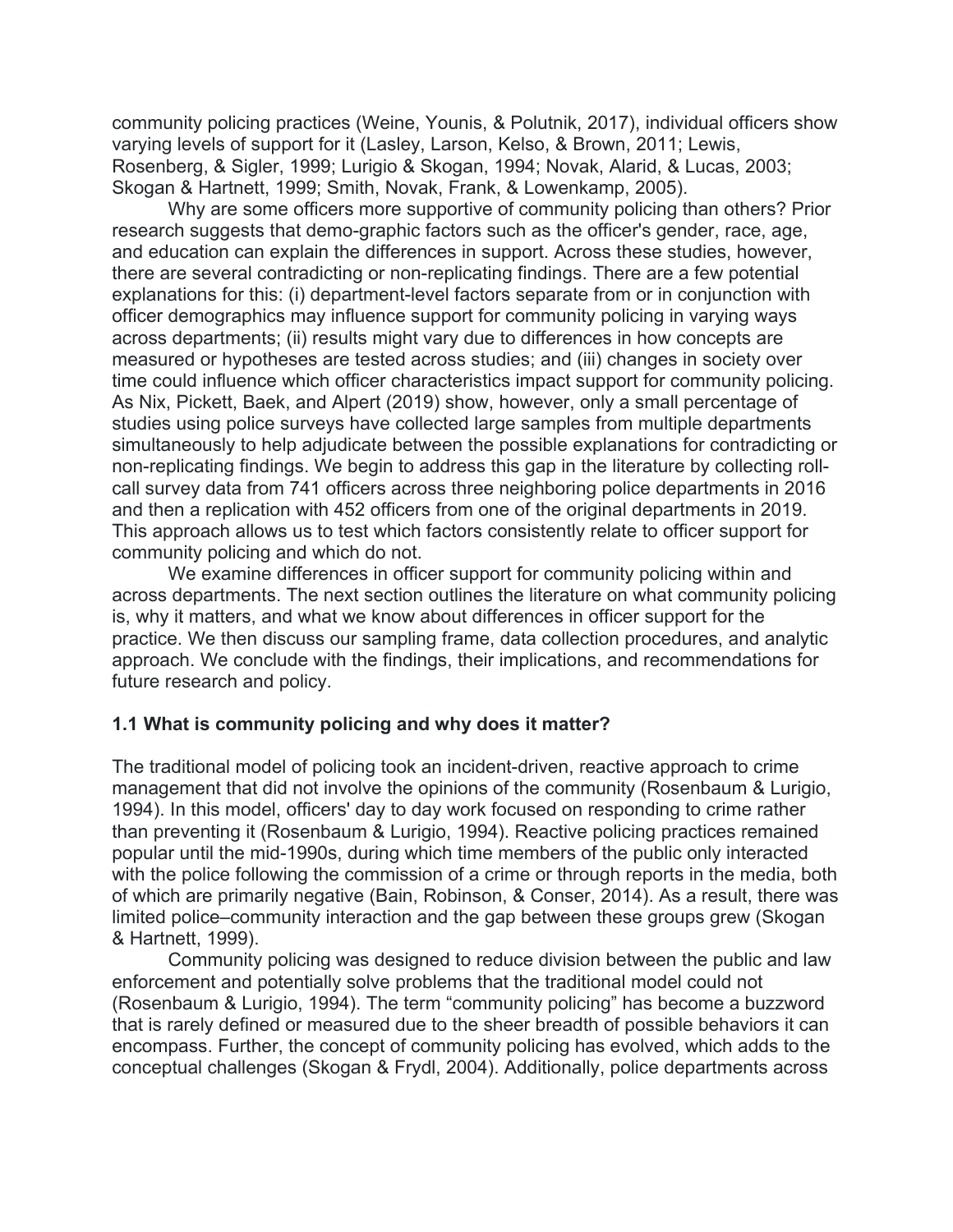the country have autonomy in their conceptualizations and adaptations of community policing (Maguire & Wells, 2009).

Within the literature, however, common components of community policing have emerged. Fundamentally, community policing is a proactive problem-solving approach focused on resource mobilization and organizational adaptation which aims to build partnerships and trust with the public, address underlying threats to safety, and adapt to changes in the community (Community Policing Consortium, 1994; Department of Justice, 2017; Weisburd &Eck, 2004; Zhao, 1996). This definition is derived from the existing literature, which identifies four key components of community policing: police function beyond serious crime control; operational adaptations; problem orientation; and community engagement (Cordner, 2014; Maguire & Wells, 2009; Skogan & Frydl, 2004). Within these concepts lie many common community policing programs, including: community–police partnerships to jointly identify and address problems to improve public safety; decentralization of police departments that place officers out in the com-munities to better understand neighborhoods and their problems; and establishing effective relationships with com-munity members and groups, including individuals, faith-based organizations, and local businesses.

Due to its focus on fair treatment (Tyler, 2011) and mutual respect (Kelling, 2011), community policing is a promising way to improve citizen–police relations. Indeed, research shows that community policing has a positive impact on citizen perceptions of police legitimacy and citizen satisfaction with police (Gill et al., 2014; Weisburd & Eck,2004). Beyond the benefits to citizen–police relationships, there are benefits to officers as well. For example, com-munity policing may reduce job burnout stemming from strained community relations and danger (Dowler, 2005).

#### **1.2 Departmental policy versus officer behavior**

While the overwhelming majority of police departments in the United States claim to use community policing practices, there is substantial variation in how they are implemented at the street level (Chappell, 2009; Weine et al.,2017). Some variance in implementation probably results from both the sheer number of actions that fall under the community policing umbrella (Cordner, 2014) and societal differences across jurisdictions (Makin & Marenin, 2017). In some cases, departments may claim to engage in community policing due to its popularity with the public but fail to carry through in their actual practice (Ortiz, Hendricks, & Sugie, 2007). Further, resource constraints (Chappell,2009) and variance in officer support (Kearns, 2017) may hinder actual implementation.

Compared with traditional policing, community policing is a more decentralized approach that provides individual officers with greater autonomy. With additional autonomy comes variance in policing practice within and across departments (Mastrofski, Worden, & Snipes, 1995; Paoline & Terrill, 2005; Terrill & Mastrofski, 2002), which is both a benefit and a detriment to policy implementation (Paoline, 2004). Further, while decentralization lets officers adapt their actions in real time (Skogan & Frydl, 2004), it also provides more space for principal-agent issues to arise should officers choose to ignore departmental policy or apply it inconsistently. And, when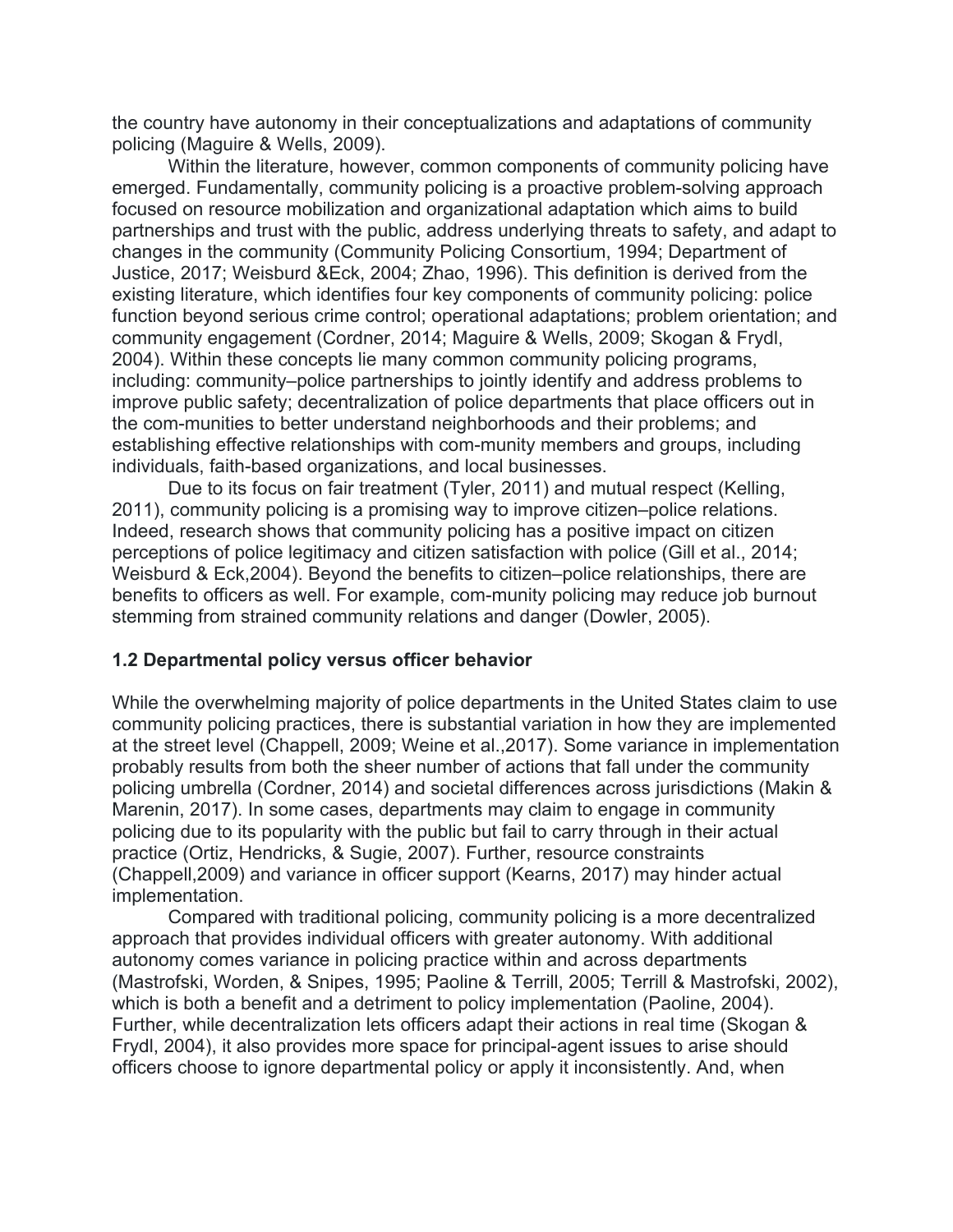principal-agent issues do occur, there are fewer ways for department leadership to identify, mitigate, and correct officer non-compliance with com-munity policing policy.

Street-level officers have the greatest amount of interaction with the community and thus are charged with implementing community policing policies at the ground level. This brings to the forefront the dilemma between officers' discretion and supervisors' control (Chappell, 2009). Engel and Worden (2003) found little relationship between supervisor attitudes and officer attitudes to community policing, which could lead to a disparity between department-level policy and officer practice. Yet, with community policing and other procedural justice-based practices, officer support is a key driver of proper policy implementation (Worden & McLean, 2017).

#### **1.3 Variance in officer support for community policing**

Most officers seek a job that allows independence in their daily activities (Lurigio & Skogan, 1994), which community policing might enable. However, even within the same department, police officers are not uniformly supportive of community policing practices (Lurigio & Skogan, 1994). Officer demographics (Lasley et al., 2011; Lewis et al., 1999; Lurigio & Skogan, 1994; Novak et al., 2003; Skogan & Hartnett, 1999; Smith et al., 2005) and situational factors (Kearns, 2017, 2018) have been put forth as potential explanations for variations in support for community policing, although there is little consistency across the literature. Below we summarize the findings of prior work on factors that may impact officer support for community policing and outline the theoretically expected relationships, where applicable. Due to the largely contradictory findings, our aim is not to make predictions about the expected impact of each factor on support for community policing. Rather, we outline existing findings and include each potential explanatory variable in our analyses.

As is true with survey-based studies of police officers more broadly (Nix et al., 2019), studies on officer support for community policing largely sample from a single department. Yet, department-level factors may have more influence than individual-level factors on officer support for policies and practices such as community policing, which could limit generalizability from a single-agency study (Paoline, Myers, & Worden, 2000; Silver, Roche, Bilach, &Bontrager Ryon, 2017). If department-level factors drive officer views, then we should not see much within-department variation in both support for community policing and experience with it. Further, as this is an ongoing departmental policy, we should see consistency or increased levels of support for community policing over time. Weconsider these as alternative explanations for officer-level support for community policing put forth in the literature.

#### **1.3.1 Experience with community policing and support for the practice**

For community policing to be successful, officers need to shift their views in favor of the practice (Lurigio & Skogan,1994). Indeed, officer support for procedurally just policies such as community policing is essential to implementation (Worden & McLean, 2017). When mid-level managers are less supportive of community policing, they do not emphasize implementation to their subordinates. In turn, when officers are less supportive of community policing, they pay lip service to the practice but do not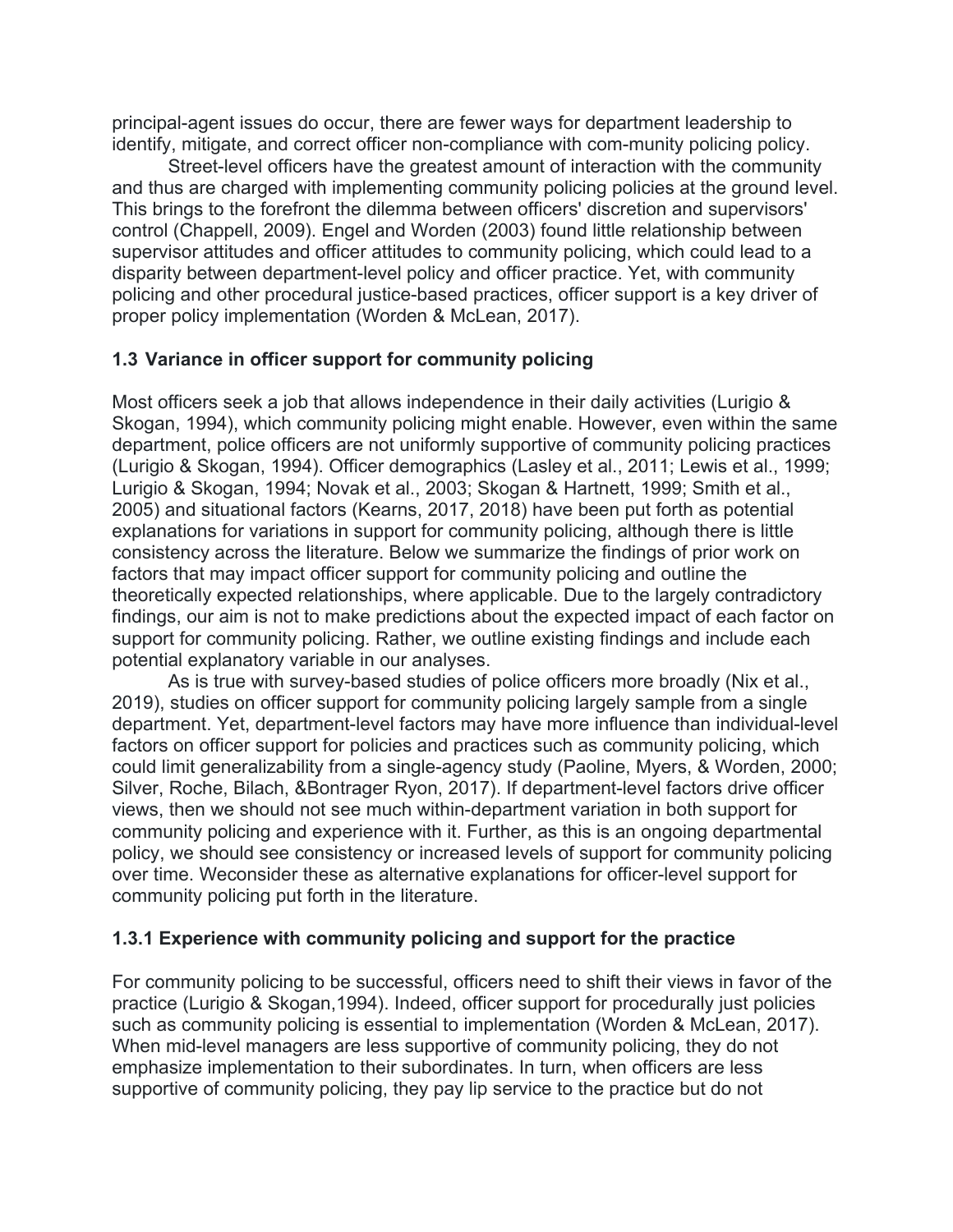implement the policies (Allen, 2002). Yet, across contexts, increased exposure to a policy can help to normalize it among those charged to implement it (Erickson & Hathaway, 2010; Kraska & Kappeler, 1997). Similarly, the idea of path dependency suggests that a policy in motion is more likely to persist (Schneider & Ingram, 2005). Indeed, in St Petersburg, FL, rural South Carolina, a mid-sized Midwestern city, and Chicago, officers who had experience with community policing were more supportive of the practice (Paoline et al., 2000; Pelfrey, 2007; Schafer, 2002; Skogan & Hartnett, 1999), although there was no relationship between experience and support in Indianapolis (Paoline et al., 2000). While studies in Texas and Turkey found that officers who received training on community policing were more supportive of the practice (Cheurprakobkit, 2002; Uluturk, Guler, & Karakaya, 2017), training had no impact on officer views of community policing in South Korea (Lee & Lee,2011). Further, recruits in Phoenix were less supportive of community policing after their first year (Haarr, 2001). Taken together, the weight of the existing evidence suggests that experience with community policing will be positively related to officer support for the practice.

#### **1.3.2 Officer race and support for community policing**

Prior research has generally expected that minority officers will be more supportive of community policing due to their increased awareness of, empathy for, and sensitivity toward issues that strain community–police relations (Lasley et al., 2011; Paoline et al., 2000; Sun, Liu, & Farmer, 2016). Further, minority officers may see more benefits of and increased willingness of citizens to cooperate with police (Paoline et al., 2000). Yet, across studies, the impact of officer race on support for community policing is mixed. In Chicago, African American officers were consistently the most supportive of community policing, followed by Hispanic officers, and then White officers (Lurigio & Skogan,1994; Skogan & Hartnett, 1999). In Los Angeles, racial minority officers were more supportive of community–police connections and those views improved over time (Lasley et al., 2011). Similarly, in Kansas City, MO, racial minority officers were more likely to think community policing would be effective both in theory and in practice but were no more likely to use community policing daily (Novak et al., 2003). Paoline et al. (2000) found that minorities were more supportive of community policing in Indianapolis, but there was no difference in St Petersburg, FL. Relatedly, officer race had no impact on support for community policing in a mid-sized Midwestern city (Schafer, 2002) or among supervisors in China (Sun et al., 2016). By contrast, racial minority officers were more resistant to change in rural Alabama (O'Shea, 1999) and less supportive of community policing in rural South Carolina (Pelfrey, 2007). Taken together, evidence regarding the impact of officer race on support for community policing is mixed.

#### **1.3.3 Officer gender and support for community policing**

As women tend to be more aware of and concerned with the issues of others, prior studies have expected that female officers would be more supportive of community policing (Paoline et al., 2000). Further, community policing may be viewed as a "softer" approach where traditionally masculine actions like aggression are discouraged, thus suggesting that female officers would be more supportive of the practice (Schafer,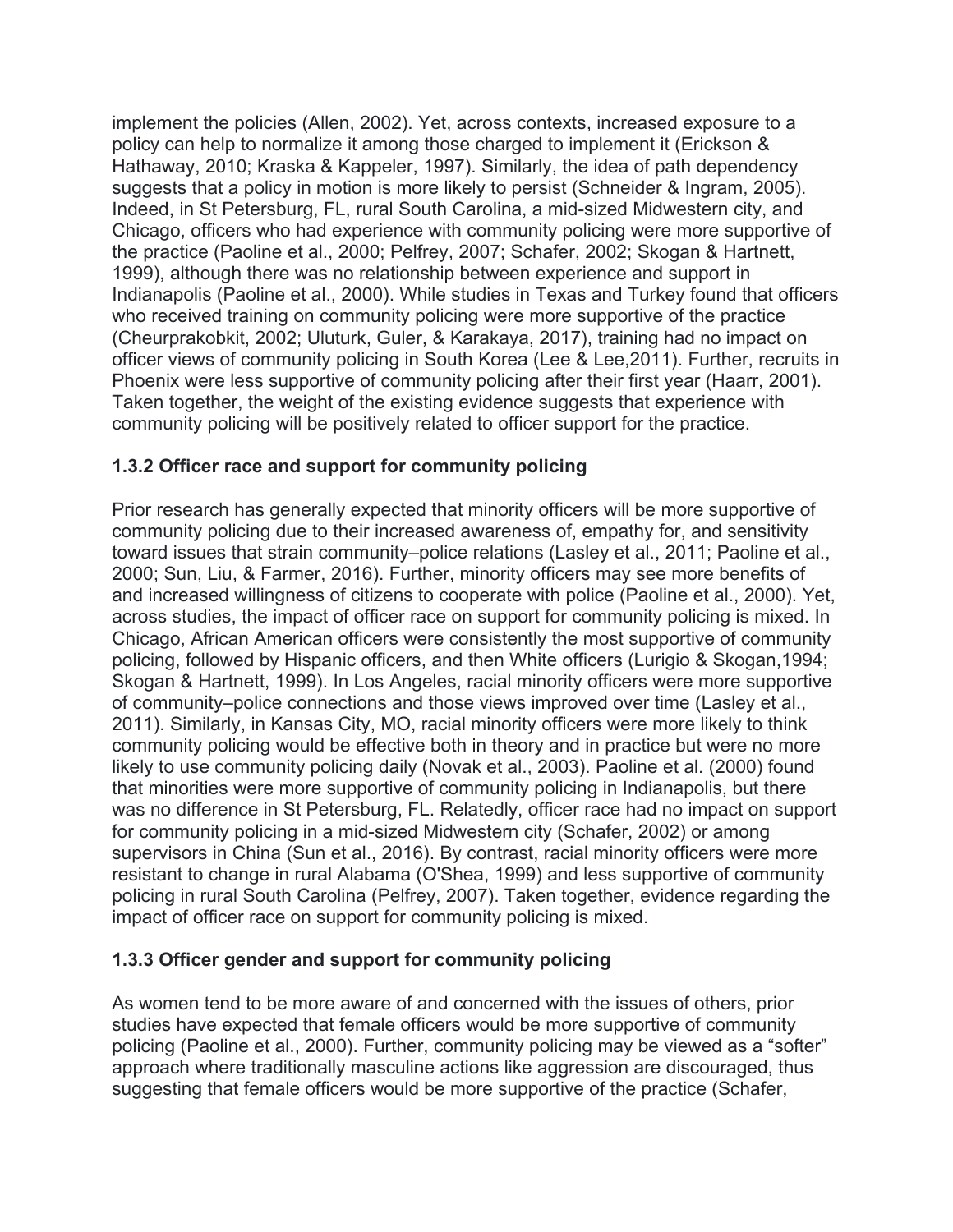2002). Yet, there is little evidence that officer gender influences views of community policing. Across various measures of support for community policing, Lurigio and Skogan (1994) found a single difference by gender–female officers thought community policing would have a more positive impact on traditional policing work. In an additional study in Chicago, women were more likely to be optimistic about the impact of community policing (Skogan & Hartnett, 1999). In a sample from a mid-sized Midwestern city, Schafer (2002) found that female officers had more positive global–but not specific–views of community policing. Across other studies in St Petersburg, FL, Indianapolis, rural Alabama, New Mexico and Tur-key, officer gender did not influence views of community policing (O'Shea, 1999; Paoline et al., 2000; Uluturk et al.,2017; Winfree, Bartku, & Seibel, 1996). In sum, officer gender influences support for community policing in just a few studies.

#### **1.3.4 Officer age and support for community policing**

Some prior work assumed that older officers would be more stuck in their routines and thus less supportive of com-munity policing (Schafer, 2002), while others assume that older officers have more to lose and thus favor community policing over more aggressive patrol styles (Paoline et al., 2000). Across studies, the influence of officer age on sup-port for community policing is mixed. In Chicago, Lurigio and Skogan (1994) and Skogan and Hartnett (1999) found that older officers generally expressed more favorable views of community policing across several measures. Similarly, in a sample of Chinese police supervisors, older officers were more oriented to community policing in one of two models (Sun et al., 2016). By contrast, older officers in Racine, WI, were less supportive of some aspects of com-munity policing (Lewis et al., 1999). Other samples from rural Alabama, New Mexico, and Turkey found that age had no impact on views of community policing (O'Shea, 1999; Uluturk et al., 2017; Winfree et al., 1996). Taken together, there is contradictory evidence regarding the impact of officer age on support for community policing.

#### **1.3.5 Officer rank and support for community policing**

Officer age and rank are often combined or used as a proxy for one another. Accordingly, the theoretical expectations are similar: lower-ranking officers may be less supportive of community policing, thinking that its less aggressive approach is not really police work (Novak et al., 2003). Research provides conflicting evidence for the influence of officer rank on support for community policing. Higher-ranked officers were generally more supportive of community policing in Chicago (Lurigio & Skogan, 1994; Skogan & Hartnett, 1999), Racine, WI (Lewis et al., 1999; Rosenberg et al., 2008), and a mid-sized Midwestern city (Schafer, 2002). In South Korea, however, higher-ranked officers showed lower commitment to community policing in some models (Lee & Lee, 2011). In samples from Kansas City, MO, Texas, Turkey, and another from South Korea, officer rank had no influence on support for community policing (Cheurprakobkit, 2002; Moon, 2006; Novak et al., 2003; Uluturk et al., 2017). In sum, it is not clear how officer rank influences support for community policing.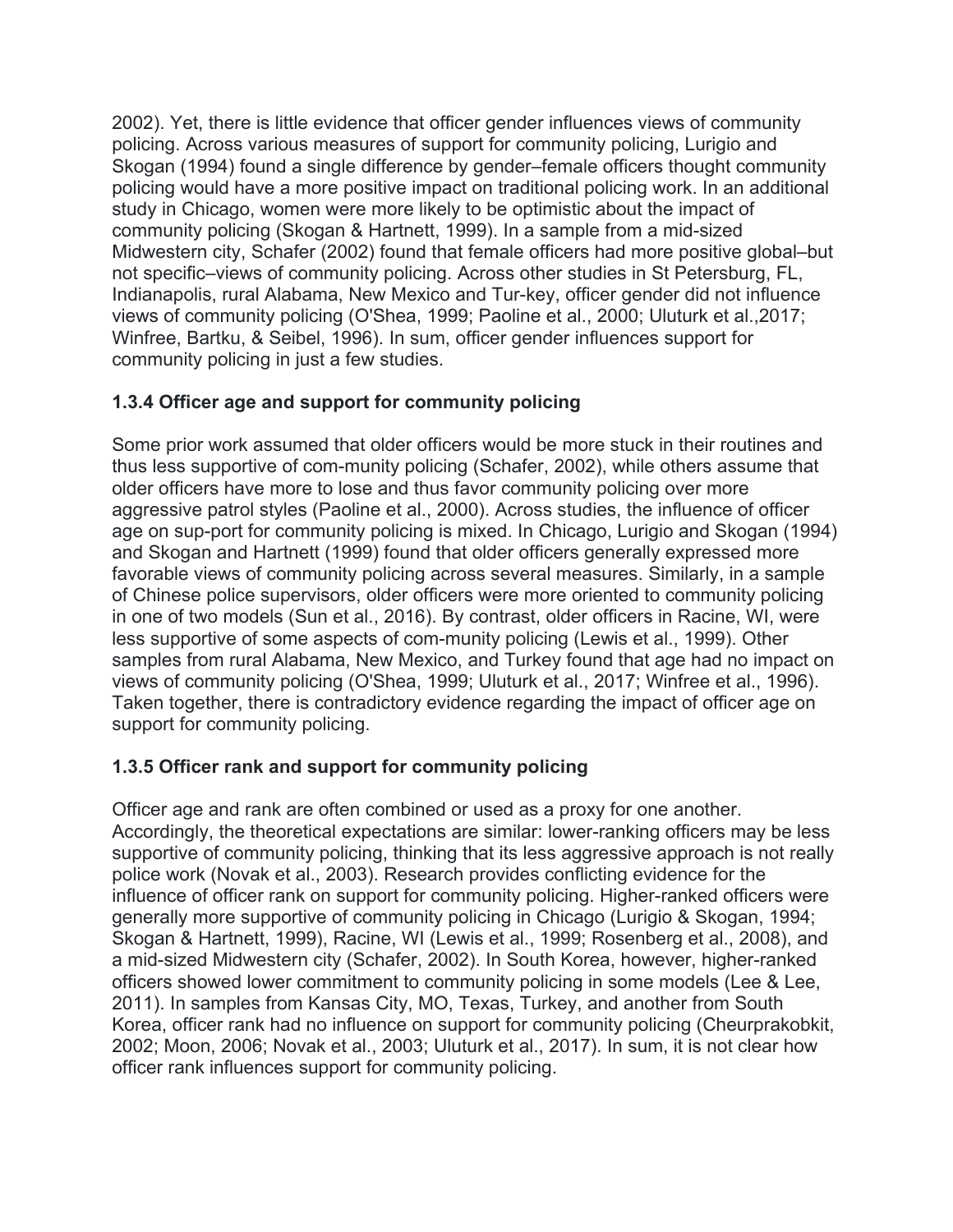#### **1.3.6 Officer education and support for community policing**

In theory, more educated officers should be better equipped to adapt to community policing, be more supportive of the inherent flexibility and innovation, and engage more positively with the communities they serve (Paoline et al.,2000; Schafer, 2002). Yet, on balance, most research has found that education does not influence officer support for community policing. Indeed, this null result holds in Kansas City, MO (Novak et al., 2003), Racine, WI (Lewis et al.,1999), St Petersburg, FL (Paoline et al., 2000), a midsized Midwestern city (Schafer, 2002), rural South Carolina (Pelfrey, 2007), Turkey (Uluturk et al., 2017), South Korea (Lee & Lee, 2011; Moon, 2006), and among supervisors in China (Sun et al., 2016). Yet, a few studies do find that education influences support for community policing. In rural Alabama, officers with higher education were more supportive of community policing (O'Shea, 1999). By contrast, in both New Mexico (Winfree et al., 1996) and Indianapolis (Paoline et al., 2000), more educated officers were less supportive of community policing. Additionally, in Chicago college-educated officers were more optimistic about the impact of community policing on officer autonomy, but education otherwise did not play a role in support for the practice (Skogan & Hartnett, 1999). Taken together, most studies find no relationship between education and sup-port for community policing and–in the few studies that found a significant relationship–the impact is conflicting.

#### **1.3.7 Officer political ideology and support for community policing**

Political views condition preferences for criminal justice policies ranging from the death penalty (Oliphant, 2018) to marijuana legalization (Daniller, 2019). People who are more conservative tend to favor harsher policies focused on crime control, whereas people who are more liberal tend to prefer policies that address underlying, criminogenic societal issues (Sterling, Jost, & Hardin, 2019). From this, it is reasonable to expect that more conservative officers would be less supportive of community policing. However, researchers have yet to consider the influence of an officer's political ideology on their support for community policing. The results most relevant to this issue came in a study that found that more conservative officers indicated they feel greater social distance from racial minorities who make up sizeable portions of metropolitan areas, which could hinder support for community policing in general (Kearns, 2017).

#### **1.3.8 Department size and support for community policing**

When a department decides to adopt community policing policies, officers in smaller departments may buy in more due to less distance from command staff. On the other hand, officers in larger departments have access to more training and might also be more accountable to public opinion which could increase support for com-munity policing. Beyond individual-level differences, O'Shea (1999) replicated Lurigio and Skogan's (1994) study in Alabama and compared results with those in Chicago. O'Shea (1999) found that officers in rural departments were more supportive of community policing than urban officers. In a study using a sample from South Korea, Lee and Lee (2011) also found that rural officers were more committed to community policing.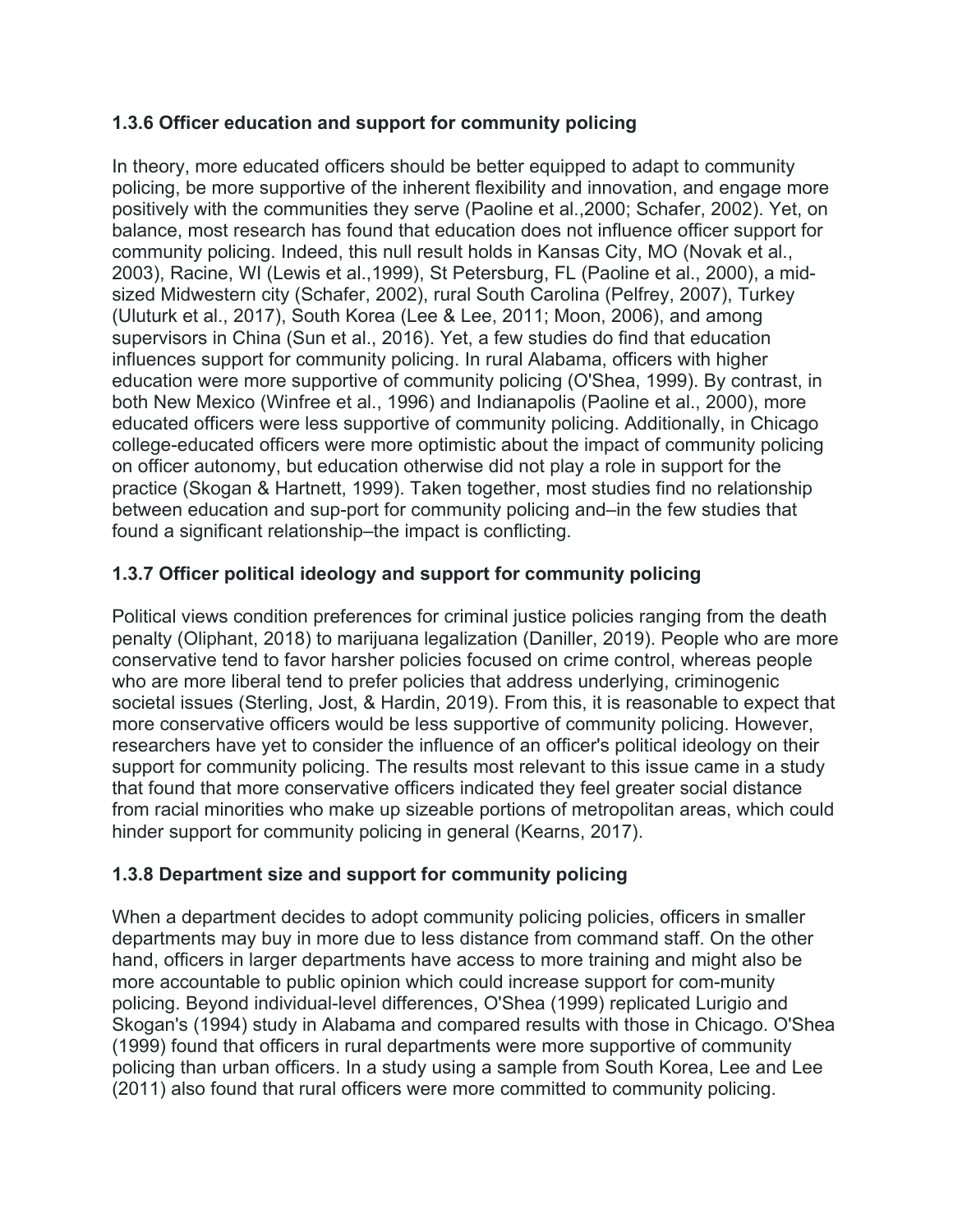Partially contradicting this, however, in a separate South Korean sample, Moon (2006) found that officers in larger departments were more supportive of some aspects of community policing. Taken together, department size may influence officer views of community policing.

## **2 METHODS**

#### **2.1 Data**

Prior research on officer-level support for community policing has sampled from departments ranging dramatically in size, geographic region, and experience with community policing, which may help to explain divergent findings across studies. Certainly, this is understandable given the vast heterogeneity in the roughly 18,000 US police departments. We took the opposite approach, however, by sampling from departments that are similar in that they are in the same metropolitan area, state that they strongly emphasize community policing, and have both similar proportions of minority residents and similar crime rates.<sup>1</sup> Data for this project were collected from officers in three police departments in the Washington DC metropolitan area. Still, some differences between departments were unavoidable, namely geographic size, number of officers, and both total population and population density. Data collection took place in two waves. In Wave 1, 741 officers in three departments were asked to participate in the study from March to May 2016. In total, 713 officers (response rate [rr] = 96.22%) completed the survey in Wave 1: 417 in Department 1 (rr = 94.9%); 135 in Department 2 (rr =  $98.5\%$ ); and 161 in Department 3 (rr =  $97.6\%$ ).<sup>2</sup> In Wave 2, 452 officers in Department 1 were asked to participate in the study from March to April 2019 and 442 completed the survey ( $rr = 97.79\%$ ).<sup>3</sup> While all officers theoretically had the opportunity to participate, some were absent due to illness, vacation, or being out on a call, which was unavoidable and should be random.<sup>4</sup>

One reason for choosing this sampling of departments is to help adjudicate why prior research sometimes finds contradicting or non-replicating predictors of officer support for community policing.<sup>5</sup> If our results are consistent across the three departments in 2016 and again within Department 1 from 2016 to 2019, variance in the results of other studies could be explained as a function of methodological or conceptual differences in the studies or of department-level factors that do not vary in our study. However, if our results are in consistent across the three departments, this may suggest that variation in results is due to unmeasured department-level differences, and that results from one department may not apply to other departments– even ones as similar as the three in our study. If our results are inconsistent in the same department from 2016 to 2019, this may suggest that temporal changes due to outside factors may explain why prior studies have found conflicting results. In short, while this project cannot fully adjudicate between various explanations for inconsistent findings across the literature, we can assess whether findings are sensitive to minor departmentlevel differences and temporal variation.

#### **2.2 Procedure**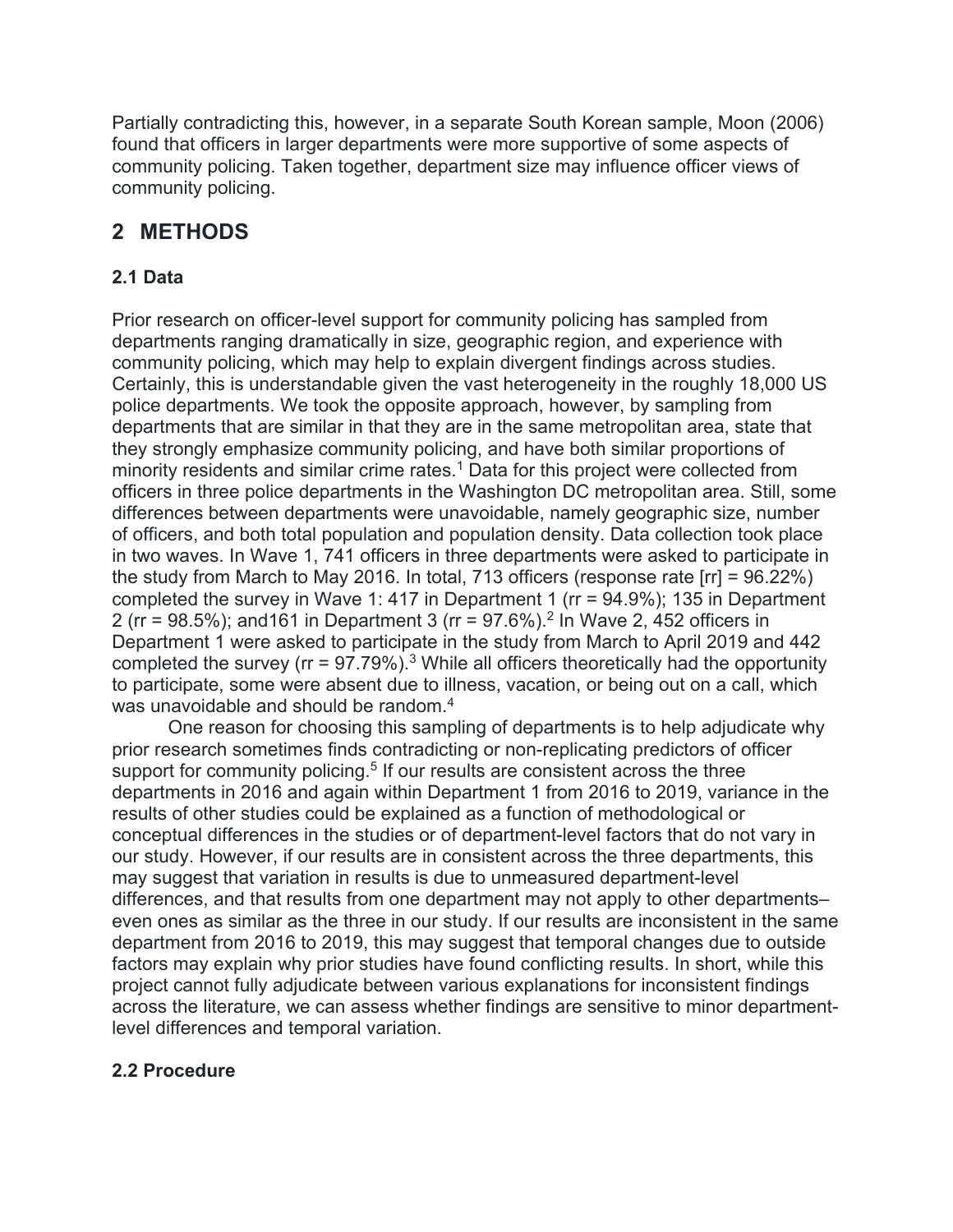Data were collected via surveys at roll-call for each squad in the three departments (Wave 1) and again in one department 3 years later (Wave 2). Each chief granted permission for their officers to be surveyed, but they were not involved in the study beyond that. Prior to each roll-call, a designated department contact emailed supervisors to let the squad know that we would be collecting data. At the start of each roll-call, a member of the research team introduced the study, made it clear that participation was anonymous and voluntary, stated that only aggregate findings would be shared, and asked officers to participate. Any officer who did not want to participate could either refuse the survey or turn it in blank. See Supporting information for the full survey.

#### **2.3 Dependent variable**

Support for community policing was the outcome variable for all hypotheses.<sup>6</sup> Drawing from the multifaceted approach in some of the literature, we use an eight-item scale to measure support for community policing for crime control, to address community issues, to improve community–police relations, and as a worthwhile practice for the future of policing.<sup>7</sup> Items were measured on a seven-point scale and were summed to create a measure of support for community policing. In Wave 1, observed scores ranged from 25 to 56 (M= 42.50; SD = 6.16; α= 0.72). In Wave2, observed scores ranged from 17 to 56 ( $M = 40.29$ ; SD = 6.70;  $\alpha = 0.76$ ). See Table 1 for all descriptive statistics.

#### **2.4 Independent variables**

The independent variables were experience with community policing, race, gender, age, rank, education, political ideology, and department size. $8$  We use prior literature to inform our measure of experience with community policing.<sup>9</sup> Using Goertz's (2006) concept-building framework, we identified four components of community policing: police function (seven items), operational adaptations (eight items), problem orientation (three items), and community engagement (three items). Departments and officers sometimes undermine community policing, so we also measured countervailing forces that hinder community policing efforts (six items). In Wave 1, observed scored across departments ranged from 63 to 173 (M= 130.32, SD = 16.53,  $\alpha$ = 0.81). In Wave 2, observed scores in Department1 ranged from 75 to 167 (M= 124.53, SD = 15.73,  $\alpha$ = 0.76).

To compare differences between White and non-White officers, we created the binary variable for racial minority officers. To examine differences by gender, we created a binary variable for male officers. We measured office rage on an ordinal scale, as a raw number would allow officers to potentially be connected to their responses (1, 18–24 years; 2, 25–34 years; 3, 35–44 years; 4, 45–54 years; 5, 55–64 years; 6, 65+ years). To examine differences by rank, we created a binary variable for supervisors. We measured officer education on an ordinal scale (1, less than HS; 2, HS; 3, some college; 4, college degree; 5, graduate degree). We measured political ideology on a five-point scale from very liberal to very conservative. Finally, Department 1 is far larger than Departments 2 and 3, which are more similarly sized. We create a binary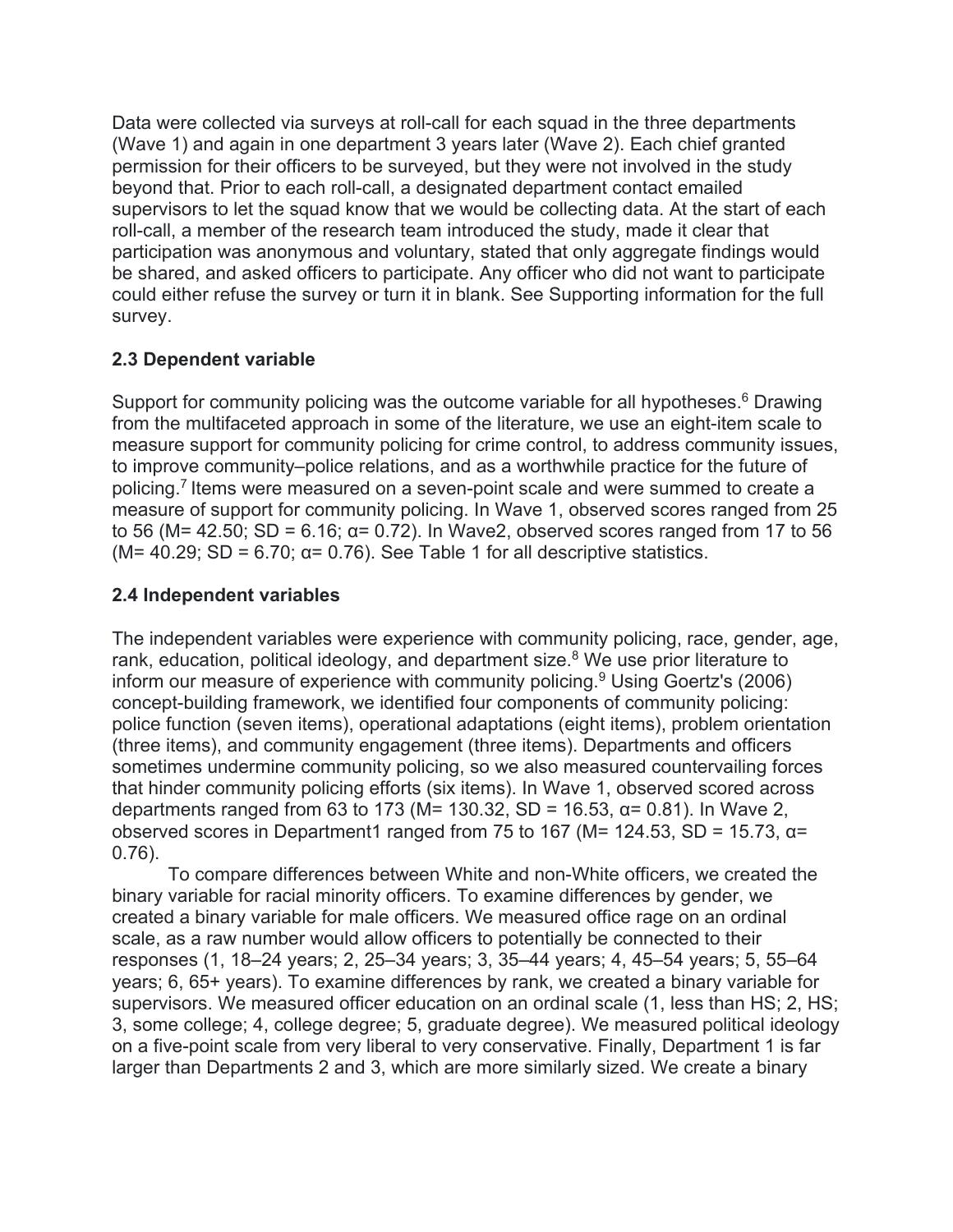indicator for each department and compared the smaller departments to the larger one in aggregate analyses of Wave 1 data.

## **3 RESULTS**

#### **3.1 Descriptive statistics**

Prior to testing our hypotheses, we compared descriptive statistics across the four subsamples in our data. As there are three departments in Wave 1, we used a series of ANOVAs. To compare Department 1 in Wave 1 versus Wave2, we used a series of ttests. First, we compared descriptive statistics in Wave 1 to identify any differences in variables across the three departments. There was no difference in average support for community policing across departments  $[F (2, 708) = 1.18, p = 0.307]$ , though there was variation within each department. Despite all three departments' chiefs stating that they emphasize community policing, there was a significant difference in experience with community policing across departments  $[Fe (2, 665) = 6.05, p = 0.003]$ . On average, officers in Department 1 indicated less experience with community policing than officers in either Department 2 ( $p = 0.004$ ,  $d = 0.31$ ) or Department 3 ( $p = 0.010$ ,  $d = 0.24$ ). Average level of education also differed across departments [F (2, 705) = 15.00, p<0.001] where officers in Department 2 were more educated than officers in either Department 1 ( $p$ < 0.001, d=0.57) or Department 3 ( $p$ = 0.001, d= 0.28) and officers in Department 3 were more educated than officers in Department 1 (p= 0.003, d= 0.27). Across departments, there was no difference in the percentage of officers who are racial minorities [F (2, 710) = 0.33, p= 0.719], male [F (2, 706) = 1.43, p= 0.240], or supervisors [F (2, 650) = 1.98, p= 0.139]. Similarly, there was no difference in average officer age [F  $(2, 691) = 0.32$ , p= 0.724] or political ideology [F  $(2, 681) = 1.38$ , p= 0.252].

Second, we compared Wave 1 and Wave 2 responses for officers in Department 1. On average, in Wave 2, officers were significantly less supportive of [t (856) = 4.39, p< 0.001, d= 0.30] and reported less experience with com-munity policing [t (788) = 3.36, p< 0.001, d= 0.24]. Between Waves 1 and 2, there was no difference in the proportion of officers who were minorities [t (867) =−0.22, p= 0.826], male [t (856) =−0.03, p= 0.975], or supervisors [t (776) =−1.58, p= 0.115]. Similarly, there was no difference in average age [t (850) =−1.42, p= 0.157], level of education [t (843) =−1.45, p= 0.149], or political ideology [t (817) = 1.11, p= 0.267] between Waves 1 and 2.

Taken together, some variables are consistent across departments and time while others are not. Further, there is a good deal of variation in support for and experience with community policing within each department and within Department 1 over time, which suggest that individual-level factors beyond departmental policy impact officer behavior and beliefs.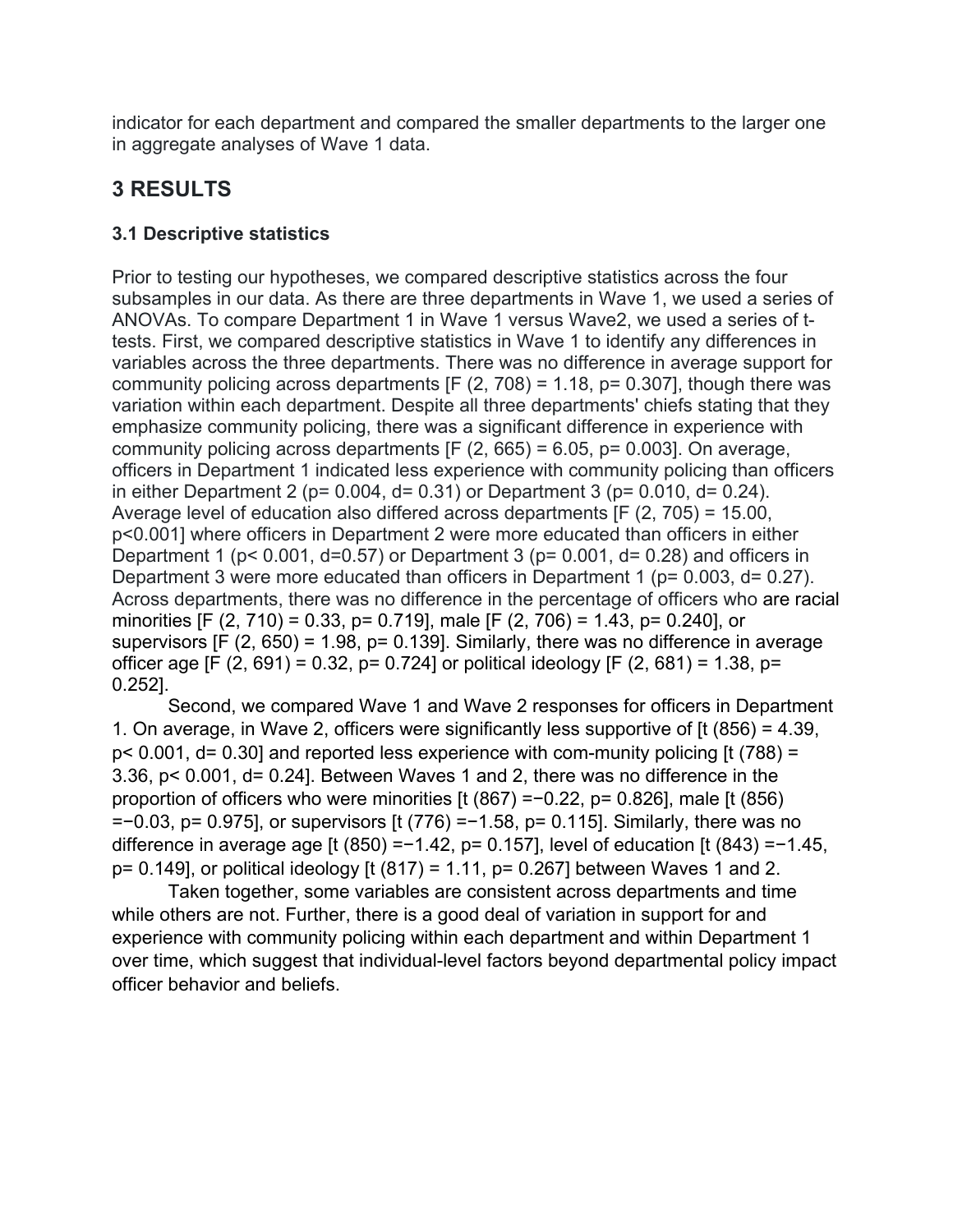|                                | Wave 1       | Wave 2          |              |                 |
|--------------------------------|--------------|-----------------|--------------|-----------------|
| <b>Parameter</b>               | Dept 1       | Dept 2          | Dept 3       | Dept 1          |
| Gender                         |              |                 |              |                 |
| Male                           | 88.19%       | 82.96%          | 88.68%       | 87.5%           |
| <b>Female</b>                  | 11.81%       | 17.04%          | 11.32%       | 11.6%           |
| Age (years)                    |              |                 |              |                 |
| $18 - 24$                      | 10.92%       | 6.82%           | 10.69%       | 10.69%          |
| $25 - 34$                      | 41.44%       | 56.82%          | 45.28%       | 43.88%          |
| $35 - 44$                      | 30.27%       | 20.45%          | 28.30%       | 21.16%          |
| $45+$                          | 17.37%       | 15.91%          | 15.72%       | 24.28%          |
| <b>Education</b>               |              |                 |              |                 |
| Some high school (HS)          | 0.48%        | 0.74%           | 0%           | 0%              |
| <b>HS/GED</b>                  | 5.57%        | 0.74%           | 5.0%         | 5.56%           |
| Some college                   | 26.39%       | 7.41%           | 15.62%       | 22.92%          |
| <b>College degree</b>          | 60.53%       | 75.56%          | 66.88%       | 62.50%          |
| Graduate degree                | 7.02%        | 15.56%          | 12.50%       | 9.03%           |
| Race                           |              |                 |              |                 |
| Caucasian                      | 81.14%       | 81.34%          | 84.28%       | 79.57%          |
| African-American               | 6.95%        | 11.19%          | 6.92%        | 8.19%           |
| Asian                          | 5.96%        | 2.99%           | 3.77%        | 6.25%           |
| <b>Hispanic</b>                | 7.69%        | 11.94%          | 10.05%       | 8.17%           |
| <b>Middle Eastern</b>          | 0.50%        | 1.52%           | 1.89%        | 0.48%           |
| <b>Politics</b>                |              |                 |              |                 |
| <b>Very liberal</b>            | 0.50%        | 1.55%           | 0.64%        | 0.48%           |
| Liberal                        | 3.26%        | 775%            | 10.26%       | 3.57%           |
| Moderate                       | 37.84%       | 30.23%          | 32.69%       | 39.52%          |
| Conservative                   | 46.37%       | 51.16%          | 46.79%       | 47.86%          |
| Very conservative              | 12.03%       | 9.30%           | 9.62%        | 8.57%           |
| Supervisor                     | 9.23%        | 16.67%          | 14.19%       | 12.78%          |
| Dept member in spring 2016     | n/a          | n/a             | n/a          | 74.88%          |
| Support for community policing | Mean: 42.12  | Mean: 42.88     | Mean: 42.95  | Mean: 40.29     |
|                                | SD: 6.04     | SD: 6.35        | SD: 6.28     | SD: 6.70        |
|                                | Var: 36.49   | Var: 40.36      | Var: 39.45   | Var: 44.83      |
|                                | a: 0.71      | $\alpha$ : 0.76 | a: 0.73      | $\alpha$ : 0.76 |
| Community policing experience  | Mean: 128.46 | Mean: 133.37    | Mean: 132.51 | Mean: 124.53    |
|                                | SD: 17.10    | SD: 14.46       | SD: 16.13    | SD: 15.73       |
|                                | Var: 292.50  | Var: 209.19     | Var: 260.06  | Var: 247.32     |
|                                | a: 0.82      | $\alpha$ : 0.80 | a: 0.80      | $\alpha$ : 0.76 |

## **Table 1** Officer demographics by department

## **3.2 Analyses**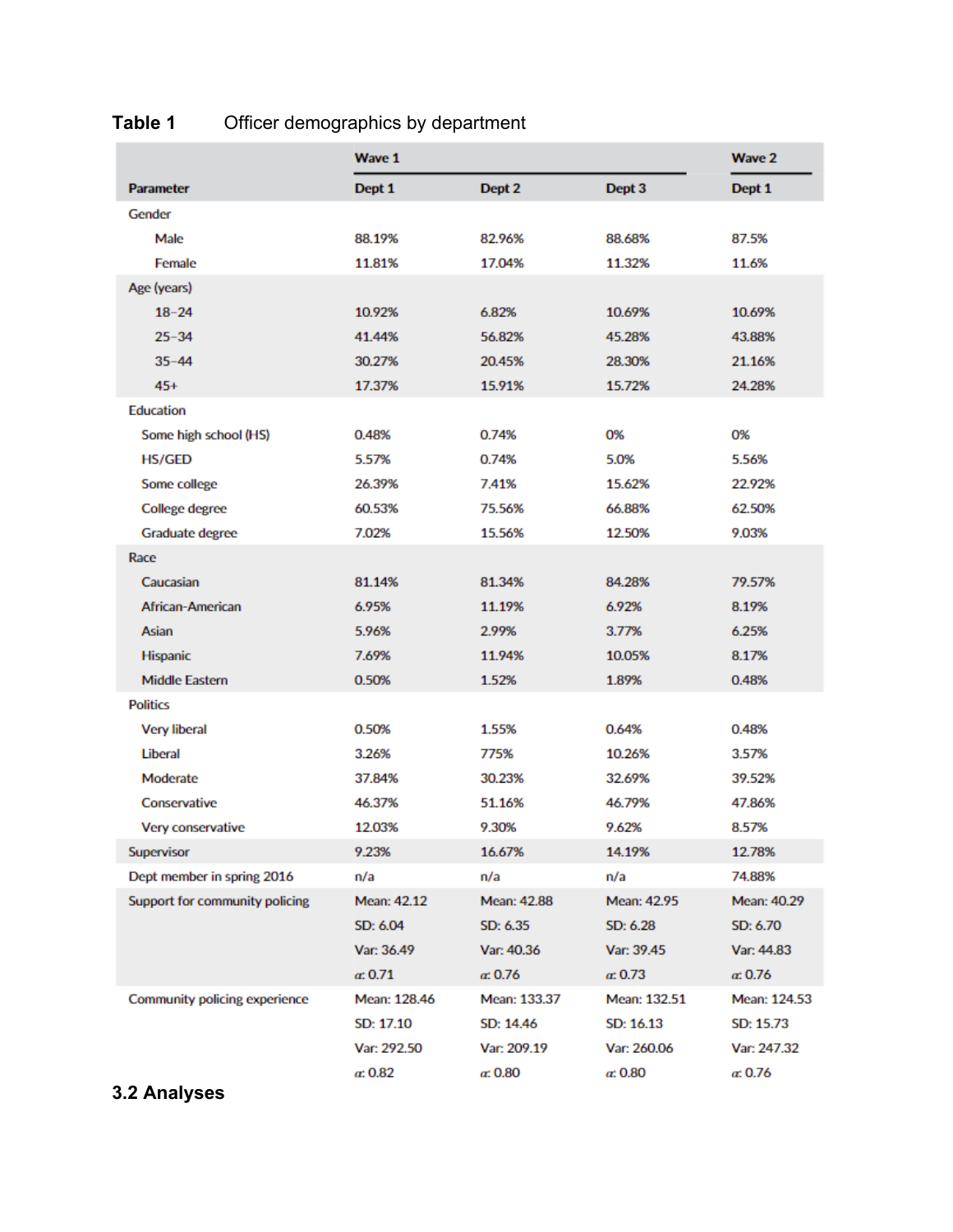As the outcome variable in all models is measured on a scale, we estimated models using ordinary least-squares regression and robust standard errors.<sup>10</sup> Our data come from officers in three departments–one at two time periods–where department-level and temporal effects may influence officer experiences and attitudes. Given the small number of subsamples, hierarchical modeling is not optimal to address department-level or temporal effects (Gelman & Hill, 2006). Rather, we addressed this in two ways: in models with the full Wave 1 sample we included binary variables for officers in two of the three departments; and we estimated models separately for each department in Wave 1 and for Wave 2 separately. We then followed Paternoster, Brame, Mazerolle, and Piquero's (1998) approach to examine between-department differences in our results for Wave 1 and temporal differences in responses from Department 1 in Waves 1 and 2 using equality of coefficients tests. Results for all models are shown in Table 2. Most officer surveys involving multiple departments pool the responses together for analyses (Nix et al., 2019). Accordingly, we first looked at the overall model from Wave 1 data. Here we see that experience with community policing, age, and being a supervisor were all positively associated with support for community policing. More conservative officers were less supportive of community policing on average. Officer age, gender, and education did not influence support for community policing, nor did the departmental indicators.

|                               | Wave 1                      | <b>Wave 2</b>              |                          |                             |                |
|-------------------------------|-----------------------------|----------------------------|--------------------------|-----------------------------|----------------|
|                               | overall                     | Dept 1                     | Dept 2                   | Dept 3                      | Dept 1         |
| Community policing experience | $0.19$ (0.02)               | $0.17$ (0.02)              | $0.24$ (0.04)            | $0.20$ (0.03)               | $0.19$ (0.02)  |
| <b>Racial minority</b>        | 0.20(0.60)                  | 0.09(0.78)                 | $-0.12(1.43)$            | 0.08(1.16)                  | $1.60*(0.81)$  |
| Male                          | 0.61(0.62)                  | 0.83(0.82)                 | 0.38(1.47)               | $-0.42(1.12)$               | $-0.52(0.83)$  |
| Dept 2                        | $-0.04(0.59)$               |                            |                          |                             |                |
| Dept 3                        | $-0.05(0.53)$               |                            |                          |                             |                |
| Age                           | $0.55*(0.26)$               | 0.45(0.33)                 | 1.26 <sup>†</sup> (0.72) | 0.36(0.51)                  | 0.39(0.31)     |
| Education                     | 0.23(0.34)                  | 0.55(0.43)                 | 0.25(1.10)               | $-0.35(0.68)$               | 0.34(0.45)     |
| Supervisor                    | $2.17$ <sup>"</sup> (0.64)  | $2.70$ <sup>"</sup> (0.84) | 2.07(1.53)               | 0.94(1.25)                  | 1.37(0.98)     |
| <b>Political ideology</b>     | $-0.95$ <sup>"</sup> (0.31) | $-1.07$ "(0.41)            | 0.24(0.76)               | $-1.69$ <sup>"</sup> (0.54) | $-1.19$ (0.44) |
| $\mathsf{N}$                  | 585                         | 335                        | 113                      | 137                         | 354            |

#### **Table 2** Support for community policing overall and by department

Ordinary least-squares regression models estimated. Coefficients are presented with robust standard errors in parentheses. Constant not reported.

 $\frac{1}{1}p < 0.10$ 

 $p < 0.05$ ;  $p < 0.01$ ;  $p > 0.001$ .

Note. Significant coefficients in bold.

We next compared the separate models for each department in Wave 1. Across all three departments, experience with community policing was positively associated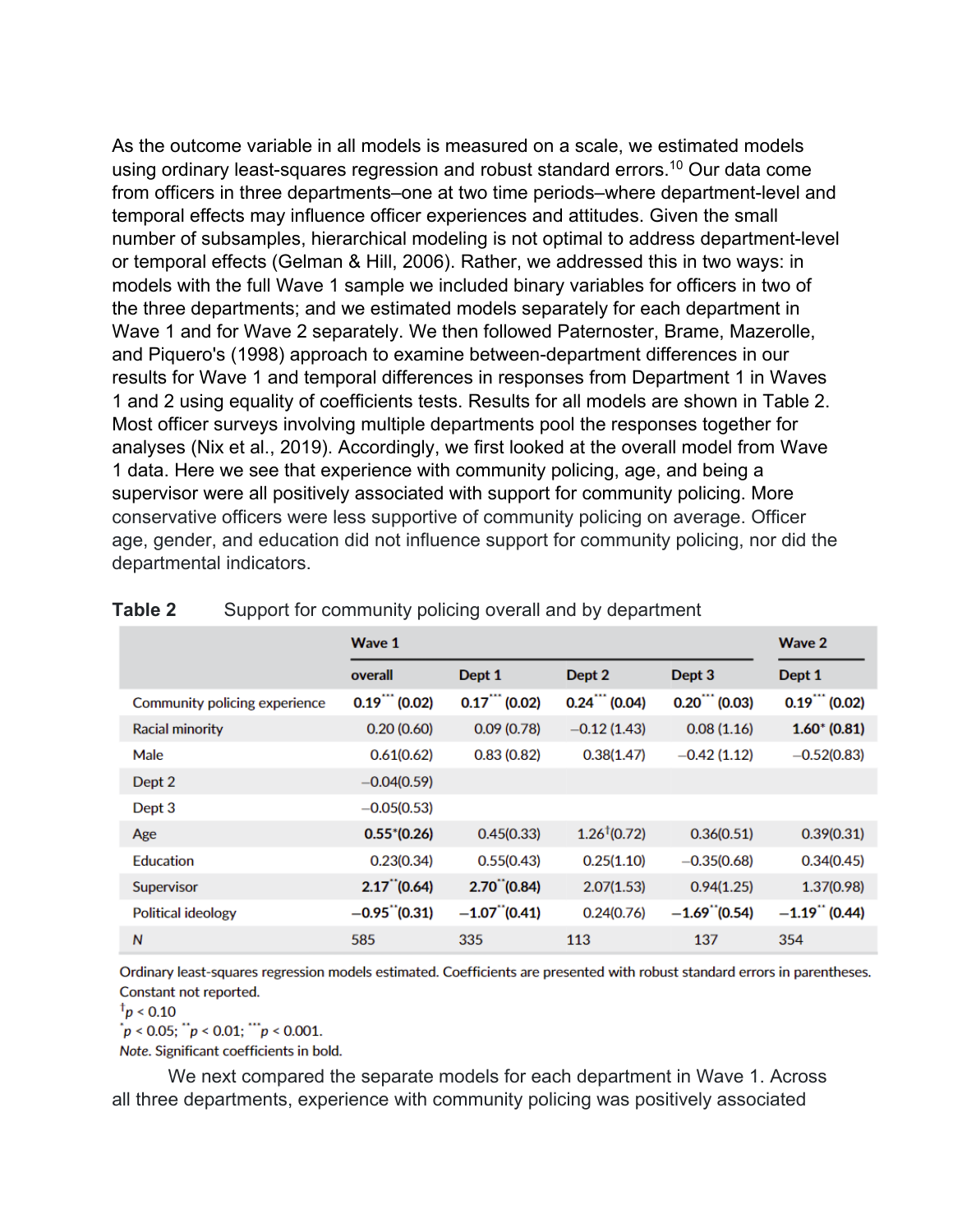with support for the practice. In Department 1 only, supervisors were more supportive of community policing. In Departments 1 and 3, more conservative officers were less supportive of community policing. There was more consistency in the null findings across departments, where officer race, gender, age, and level of education had no influence of support for community policing. Equality of coefficients tests show that the only difference across the separate models for each department in Wave 1 was on the coefficients for political ideology between Departments 2 and 3. Together, the results suggest that there is some consistency in what impacts officer support for community policing in similar departments and that, while a few variables are significant in some models but not others, these coefficients are not significantly different from one another.

Lastly, we compared the results for Department 1 in Wave 1 versus Wave 2.<sup>11</sup> In both Waves, officers who had more experience with community policing were more supportive of the practice, while more conservative officers were less supportive. Similarly, in both Waves, officer gender, age, and level of education were unrelated to support for community policing. Two differences did emerge, however. In Wave 2 only, minority officers were more supportive of community policing, while supervisors were no longer more supportive of community policing. At the same time, equality of coefficients tests did not show a difference between these two variables from Wave 1 to Wave2. In short, there was largely–but not fully–consistency in results for the same department across time, but none of the coefficients were significantly different between waves.

#### **4 DISCUSSION**

This project sought to shed light on why some officers are more supportive of community policing than others, using explanations put forth by prior studies that largely show mixed results. To do this, we compared responses across three departments in the Washington DC area and compared responses from one of those departments across two time periods. The results show some consistency across departments and across time, while other factors were not consistent predictors of officer support for community policing. Further, despite differences in what factors are significantly related to support for community policing, equality of coefficients tests showed that there are generally no significant differences in coefficients across models. Taken together, our findings suggest that non-replicating results from other studies are a function of both differences between departments and due to changes in society over time and may not be as stark as a simple focus on p-values would indicate. Further, methodological differences that were not assessed in this study may also contribute to inconsistent findings across the literature.

Prior research largely found a positive impact of experience with or training in community policing on support for the practice (Cheurprakobkit, 2002; Paoline et al., 2000; Pelfrey, 2007; Schafer, 2002; Skogan & Hartnett, 1999; Uluturk et al., 2017). Despite a few studies showing no relationship (Lee & Lee, 2011; Paoline et al., 2000) or a negative one (Haarr, 2001), the most consistent significant predictor of support in this study is an officer's experience with community policing. Our results confirm this view.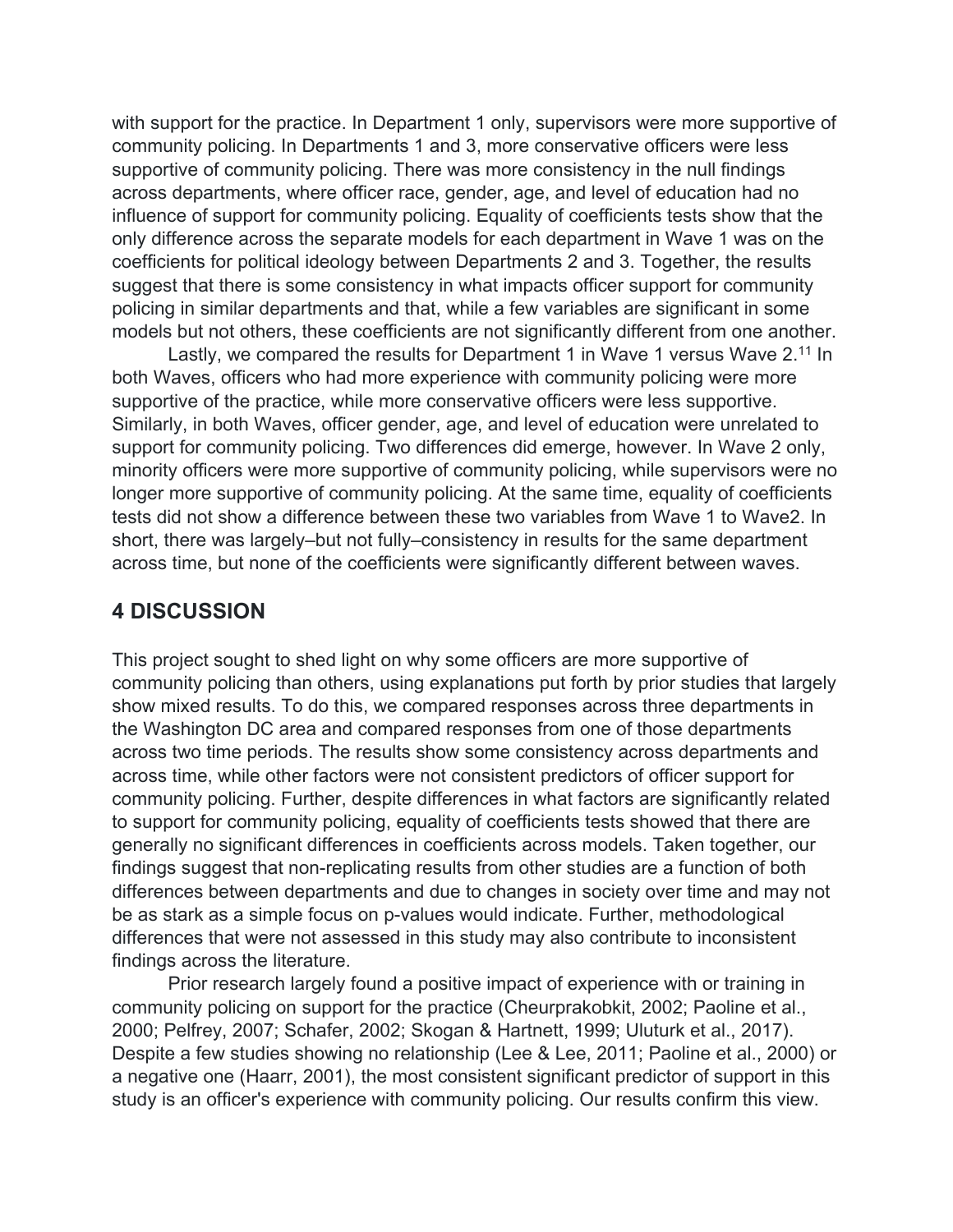They suggest that the best way to improve officer views of community policing, which is critical for implementation (Lurigio & Skogan, 1994; Worden & McLean, 2017), is to adopt this policy and incentivize officers to practice community policing.

The second most consistent predictor of officer support for community policing is officers' political ideology, which had not yet been considered in prior research. Our research found that more conservative officers were generally less supportive of community policing, which may be indicative of the so-called "Ferguson effect" (Wolfe & Nix, 2016) or the result of broader political pressure and tensions (Skogan & Hartnett, 1999). Further, this finding is in line with prior research on how political views condition policy preferences (Sterling et al., 2019).

While racial minority officers were more supportive of community policing in many prior studies (Lasley et al.,2011; Lurigio & Skogan, 1994; Novak et al., 2003; Paoline et al., 2000; Skogan & Hartnett, 1999), others found null results (Paoline et al., 2000; Schafer, 2002; Sun et al., 2016) or the reverse effect (O'Shea, 1999; Pelfrey, 2007). We found that officer race had no influence on support for community policing in Wave 1, but that minority officers were significantly more supportive of the practice in Wave 2. While there was not a stark difference between coefficients across waves, this finding nonetheless suggests that the increased political polarization and racial tension in the country between 2016 and 2019 may have some impact on minority police views about community policing.

Similarly, research suggests that higher-ranked officers are generally more supportive of community policing (Lewis et al., 1999; Lurigio & Skogan, 1994; Rosenberg et al., 2008; Schafer, 2002; Skogan & Hartnett, 1999), although a few studies showed no impact (Cheurprakobkit, 2002; Moon, 2006; Novak et al., 2003; Uluturk et al.,2017) or the opposite effect (Lee & Lee, 2011). In aggregate analyses of Wave 1 data, supervisors were more supportive of community policing, although that result was driven by Department 1 and no longer exists in Wave2 (keeping in mind that, once again, the relevant coefficients are not significantly different from one another). Together, this suggests that both department-level and temporal factors influence officer support for community policing, though perhaps to a lesser degree that inconsistencies in prior work may suggest.

Just as it is important to identify the factors that consistently impact officer support for community policing, it is also important to identify factors that consistently have no impact on it. The impact of age on officer support for community policing is mixed, with most studies finding either no impact (O'Shea, 1999; Uluturk et al., 2017; Winfree et al., 1996) or a positive one (Lurigio & Skogan, 1994; Skogan & Hartnett, 1999; Sun et al., 2016), and one study finding a negative relationship (Lewis et al., 1999). In our study, age only has a relationship with support for community policing in the pooled model in Wave 1, but the effect disappears in models of departments separately. Two other variables–officer gender and education–have no impact on support for community policing in most studies. While female officers have more positive views of some concepts related to community policing (Lurigio & Skogan,1994; Schafer, 2002; Skogan & Hartnett, 1999), research has generally found that gender has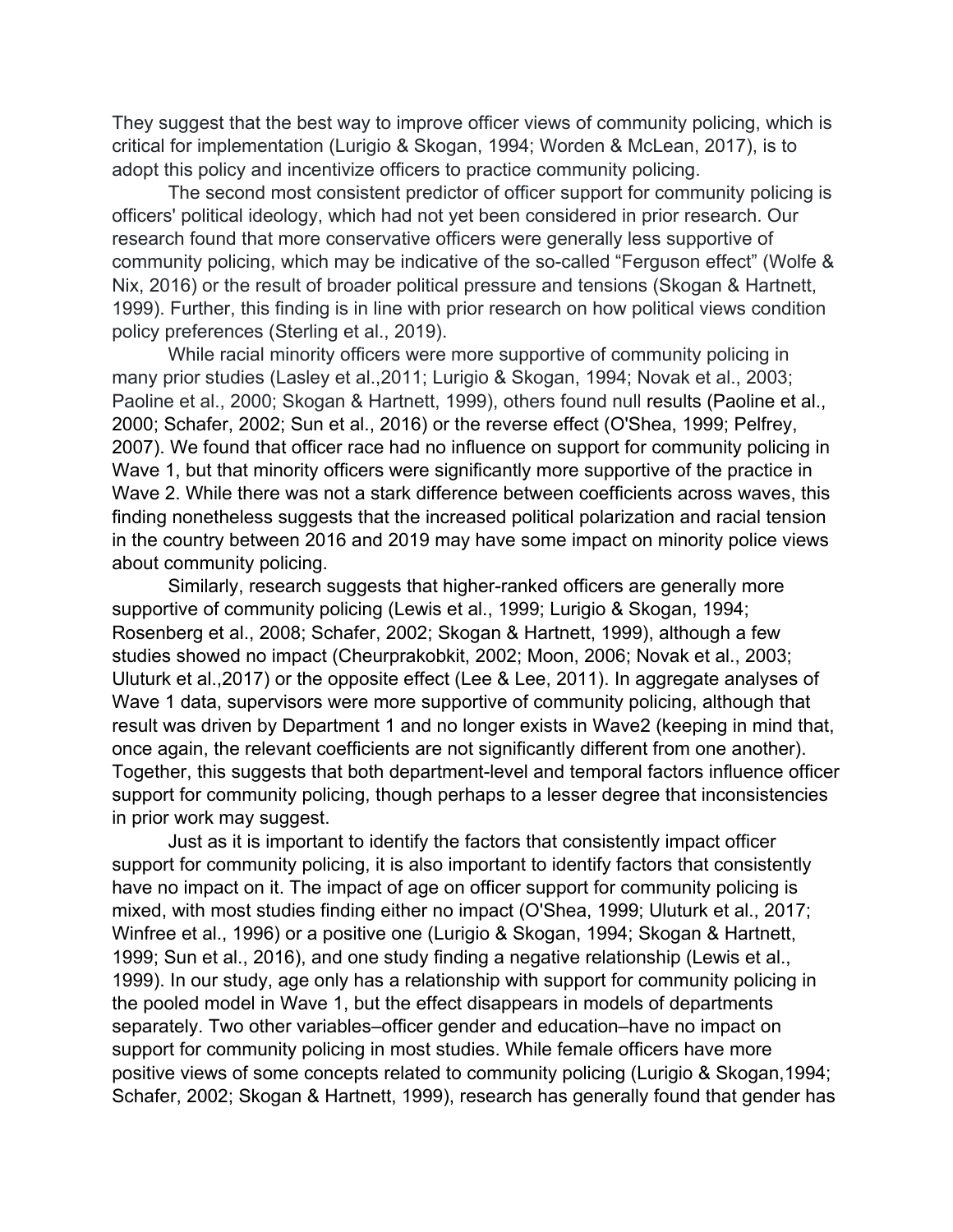no impact on actual support for the practice (O'Shea, 1999; Paoline et al., 2000; Uluturk et al., 2017; Winfree et al., 1996). Supporting this, we find no impact of gender on views of community policing across departments or time. Similarly, while a few studies find that education has a positive association with support for community policing (O'Shea, 1999; Paoline et al., 2000; Winfree et al., 1996), most find there is no impact (Lee & Lee, 2011; Lewis et al., 1999; Moon, 2006; Novak et al., 2003; Paoline et al., 2000; Pelfrey, 2007; Schafer, 2002; Sun et al., 2016; Uluturk et al., 2017). Our results support the majority finding that education does not influence officer support for community policing.

In sum, our findings shed some light on factors that influence officer support for community policing, while also suggesting a few possible explanations for why policing survey results often do not replicate–departmental differences, temporal factors, and over-reliance on p-values rather than equality of coefficients. Increasing officer experience with community policing is a consistent way to increase support for it, which may create a positive feedback loop. However, differences between Wave 1 and Wave 2 indicate that other factors are at play and can lead to deterioration of this cycle. By contrast, officer age, gender, and level of education as well as department size may not be relevant to support for community policing. Given the thousands of police departments in the United States and even more around the world, our findings and how they relate to prior research suggest that we cannot assume that findings from one department at a given time hold true in other departments or across time.

## **5 CONCLUSIONS**

As is true with all policing surveys, data for this project come from officer self-reports on their experiences and actions. The main limitation of this approach is that officers may not honestly represent what they do and how they feel about it. Particularly in times when policies like community policing enjoy broad public support or when communitypolice relations are more tense–both of which are the case presently–officers may be inclined to represent themselves in a more positive light. One way to address this problem is to replicate more policing studies to see if and how results hold both across departments and over time. Replication of any sort is rare in policing research (Nix et al., 2019) due to financial costs, researcher time, the difficulty of soliciting department cooperation, and potential challenges to publication. Yet, as the present results suggest, we cannot take findings from one department or time period and assume that they hold across other departments or times. Thus, it is possible that other findings in the literature are dependent on a particular departmental or social context. It is also possible that divergent findings stem from the lack of widely accepted measures of support for or experience with community policing. While the measures used in this study were derived from prior literature, our operationalization and measurement approach limit the ability to compare results across studies. More work on how to conceptualize and measure both concepts is needed to address this limitation.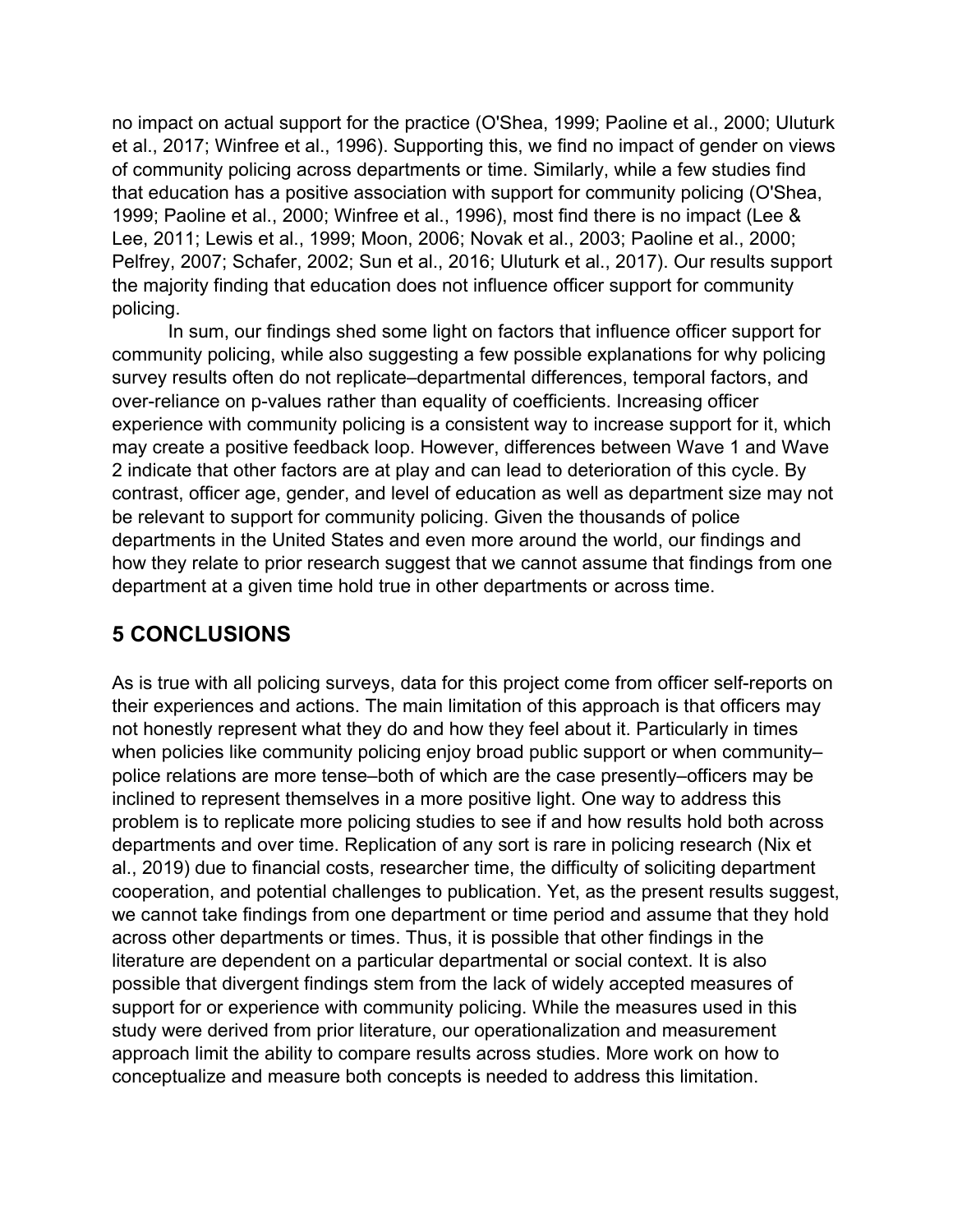Relatedly, the broader policing literature notes that department-level factors influence officer views (Paoline et al., 2000; Silver et al., 2017) and here we see that results are sensitive to minor department-level and temporal differences. More crossdepartmental research on the influence of departmental policies and culture on officer behavior would help to explain why findings often do not replicate, while also identifying factors that can improve community–police relationships among other issues. A few ways to address this gap include replication across both similar and different departments, archival research at the department level, and qualitative research with members at all levels of the departments.

Given the many potential benefits of community policing, the intuitive policy implication from this study is to increase officer experience with community policing, which in turn should increase support for the practice. Yet, we see two potentially troubling trends looking at data from Wave 1 to Wave 2. First, while experience with community was still related to support for the practice in Wave 2, both experience and support were lower in the second wave. Second, mid-level manager support for community policing is important for the policy's implementation (Allen,2002), but supervisors in Wave 2 were no longer more supportive of the practice than their subordinates. Taken together, these findings may be indicative of a troubling downward trend in community policing engagement. Further investigation is required to understand if this is a broader trend and–if so–why it is occurring and how it can be reversed.

## **ACKNOWLEDGEMENTS**

The authors would like to thank Samantha L. Senn for collecting Wave 2 data and Emma Ashooh, Austin Jang, and Amanda McDermott for their valuable research assistance. Gary LaFree, Edward Maguire, Ian McDonough, Joseph K. Young, and Thomas Zeitzoff provided helpful comments on this project in various forms, for which we are grateful. Richard Bennett and Jon Firman were instrumental in connecting us with these departments.

This research was funded by the American University Dissertation Research Award and by the University of Alabama's Research Grants Committee and the College Academy of Research, Scholarship, and Creative Activity (CARSCA).

## **ENDNOTES**

 $<sup>1</sup>$  A total of six departments were contacted to participant, but two declined and one did</sup> not respond. The institutional review board (IRB) prohibits us from sharing further information about the participating departments that could identify them.

 $2$  The majority of officers in each department were given the opportunity to participate: Department 1 (69.8%), Department 2 (84.4%), and Department 3 (71.7%).

<sup>3</sup> Departments 2 and 3 were asked to participate in the 2019 follow-up but both declined, citing officer fatigue from participating in a number of academic studies recently. The 2019 survey was a replication of the 2016 version and included additional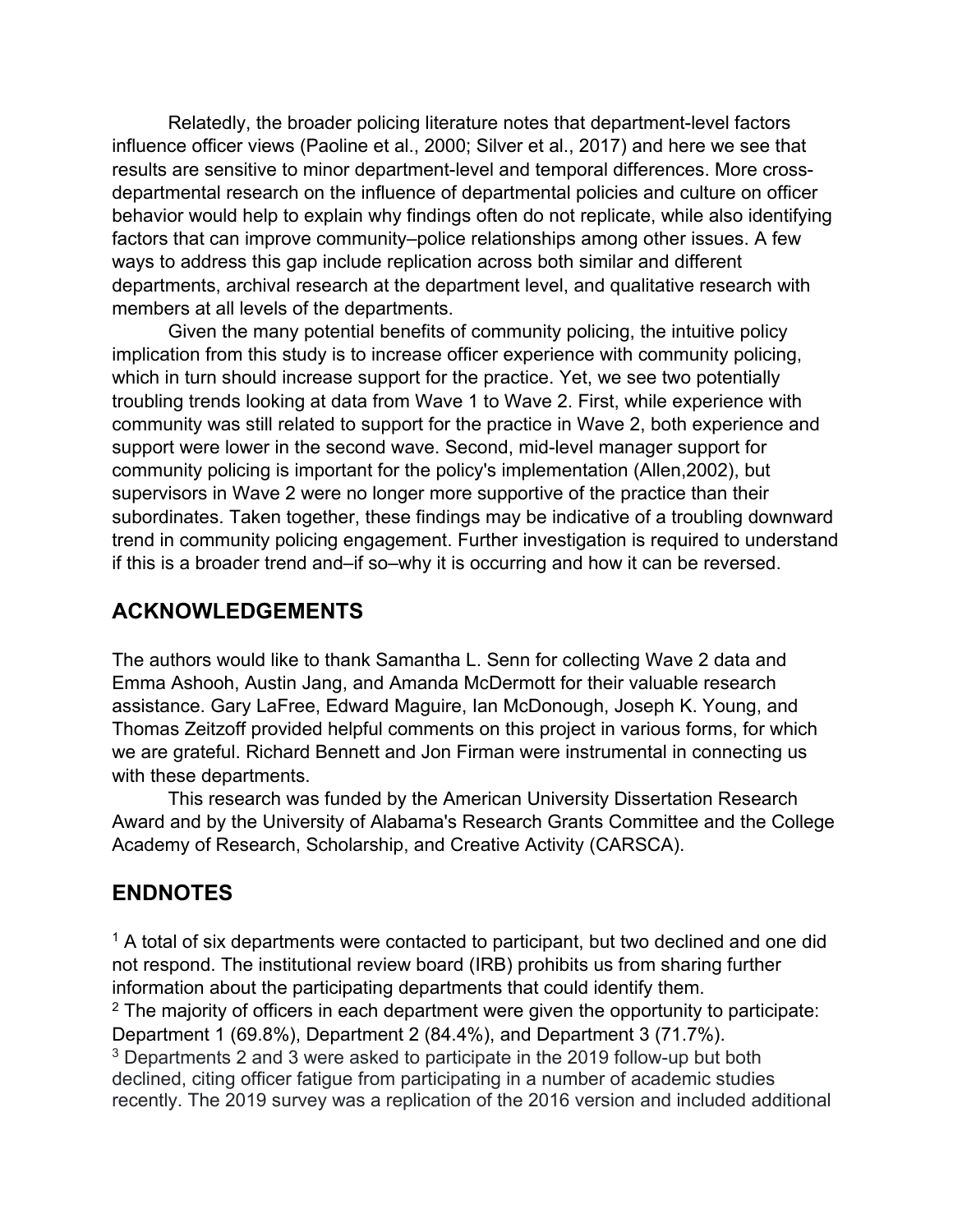questions at the end about officer views of media representation of police and a question on whether or not the officer was a member of the department in spring 2016. Due to IRB and department requirements, there is no way to link a person's 2016 answers to their 2019 answers.

<sup>4</sup> Paoline and Terrill (2013) were provided with a list of officers in each department and noted those who missed roll-call so they could be given the chance to participate. The chiefs in these departments would not provide access to personnel files to replicate this method.

<sup>5</sup> In studies that sample multiple departments, data are pooled for analyses so it is not possible to identify any differences in results by department. Paoline et al. (2000) conducted analyses separately for their two departments–St Petersburg, FL and Indianapolis–and found some inconsistent predictors of support for community policing. O'Shea (1999) replicated Lurigio and Skogan's (1994) study in Alabama a few years after the original data collection and compared results between Alabama and Chicago, but there were also temporal differences that could explain inconsistent findings. Relatedly, both Lasley et al. (2011) and Rosenberg et al. (2008) collected data from the same department in two waves. In Racine, Rosenberg et al. (2008) pooled data for analyses but did note that officers were more supportive of community policing in Wave 2. In Los Angeles, Lasley et al. (2011) similarly noted an increase in officer support for community policing over time.

<sup>6</sup> Community policing is frequently discussed with myriad definitions and, as a result, is under-conceptualized. Without away to reliably measure community policing, comparing practices is difficult both across departments and between officers. To avoid confusion across departments, the term "relationship building" was used in the survey in place of "community policing" where appropriate. See Supporting information for a full list of questions.

 $7$  There is no standard way to measure officer support for community policing. Some measures have relied on a single question on: willingness to address neighborhood issues with the community (Lurigio & Skogan, 1994; O'Shea, 1999; Paoline et al., 2000), the efficacy of community policing in both theory and practice (Novak et al., 2003), support for adopting community policing as a department (Cheurprakobkit, 2002), or support for building relationships with the com-munity (Lasley et al., 2011). Some studies have measured support using multiple measures for a single component of community policing (Haarr, 2001; Lee & Lee, 2011; Pelfrey, 2007; Sun et al., 2016). Other studies measure support for multiple aspects of community policing, including addressing community issues, crime control, improving community–police relationships, and thinking that community policing is worthwhile and the future of policing (Lewis et al., 1999; Moon, 2006; Rosenberg et al., 2008; Schafer, 2002; Uluturk et al., 2017; Winfree et al., 1996).

<sup>8</sup> Correlation among independent and control variables ranges from−0.29 to 0.48. <sup>9</sup> Cordner (1995) identified three dimensions of community policing: philosophical, strategic, and programmatic. Building on this, Skogan and Frydl (2004) identified four main elements: police functions, decentralization, community engagement, and problem orientation. Maguire and Wells (2009) identified three main elements used in the Community Policing Self-Assessment Tool (CP-SAT): problem-solving, community engagement and partnerships, and organizational adaptation. In 2014, Cordner split the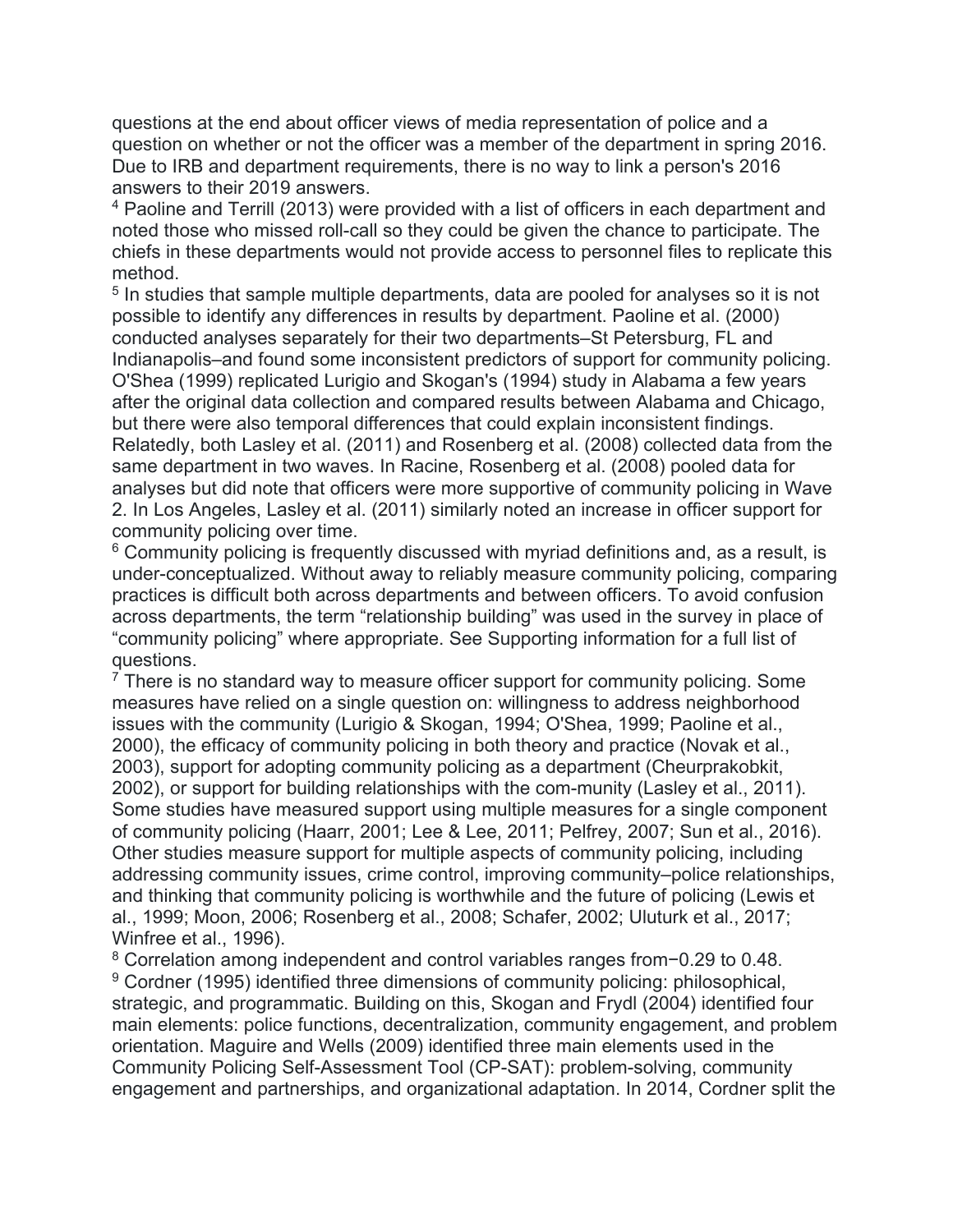programmatic element of his original conceptualization into two components: tactical and organizations.

 $10$  As robustness checks, models were also estimated: without supervisors; with racial groups broken out individually; and with Black and Hispanic officers combined. Across all alternative models, our findings remain the same. Further, to examine potential jurisdiction-level factors that may influence support for community policing, we also estimated models with the 2015 percentage of White residents and the crime rate in each department's jurisdiction. Neither of these variables influenced officer support for community policing and the rest of the results remained unchanged.

<sup>11</sup> While most officers in Wave 2 were also in the department during Wave 1 data collection, we also estimated the model excluding anyone who was not in the department during Wave 1. The results are unchanged, which suggests that temporal inconsistencies are not an artifact of the individual officers in the department.

## **REFERENCES**

- Allen, R. Y. W. (2002). Assessing the impediments to organizational change a view of community policing. Journal of CriminalJustice,30, 511–517.
- Bain, A., Robinson, B. K., & Conser, J. (2014). Perceptions of policing: Improving communication in local communities. Inter-national Journal of Police Science and Management,16(4), 267–276.
- Chappell, A. T. (2009). The philosophical versus actual adoption of community policing: A case study. Criminal Justice Review,34(1), 5–28.
- Cheurprakobkit, S. (2002). Community policing: Training, definitions and policy implications. Policing: An International Journal of Police Strategies Management,25(4), 709–725.
- Community Policing Consortium (1994). Understanding community policing: A framework for action. The Bureau: Perdue University.
- Cordner, G. (1995). Community policing: Elements and effects. Police Forum,5(3), 1– 16.
- Cordner, G. (2014). Community policing. In M. D. Reisig, & R. J. Kane (Eds.), The Oxford handbook of police and policing (pp. 148–171). Oxford, UK: Oxford University Press.
- Daniller, A. (2019). Two-thirds of Americans support marijuana legalization. Pew Research Center. Retrieved from: [https://www.pewresearch.org/fact](https://www.pewresearch.org/fact-tank/2019/11/14/americans-support-marijuana-legalization/678SHUPARDANDKEARNS)[tank/2019/11/14/americans-support-marijuana](https://www.pewresearch.org/fact-tank/2019/11/14/americans-support-marijuana-legalization/678SHUPARDANDKEARNS)[legalization/678SHUPARDANDKEARNS](https://www.pewresearch.org/fact-tank/2019/11/14/americans-support-marijuana-legalization/678SHUPARDANDKEARNS)
- Department of Justice. (2017). Retrieved from<https://cops.usdoj.gov/about>
- Dowler, K. (2005). Job satisfaction, burnout, and perception of unfair treatment: The relationship between race and policework. Police Quarterly,8(4), 476–489.
- Engel, R. S., & Worden, R. E. (2003). Police officers' attitudes, behavior, and supervisory influences: An analysis of problem solving. Criminology,41(1), 131– 166.
- Erickson, P. G., & Hathaway, A. D. (2010). Normalization and harm reduction: Research avenues and policy agendas. International Journal of Drug Policy,21(2), 137– 139.<https://doi.org/10.1016/j.drugpo.2009.11.005>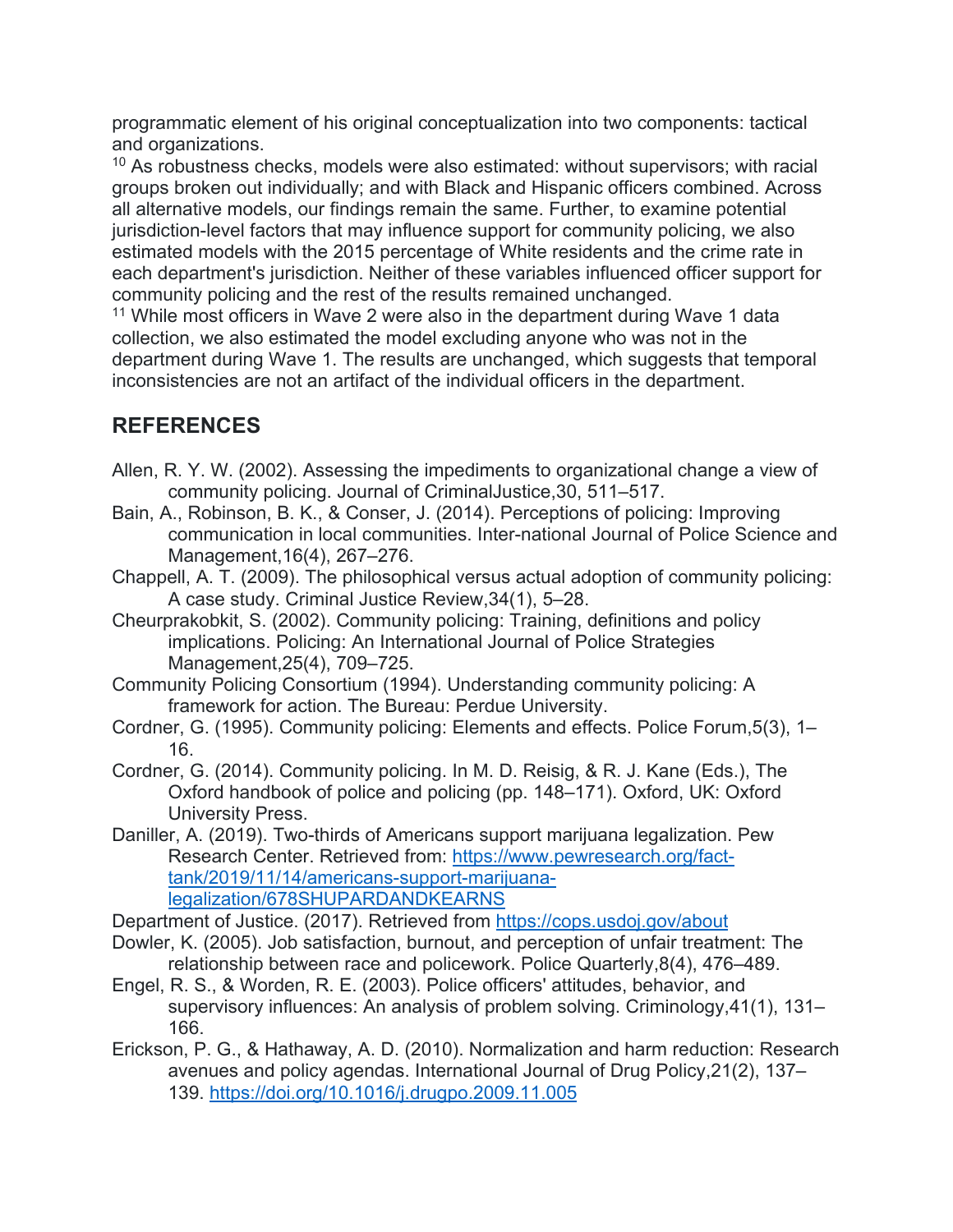- Gelman, A., & Hill, J. (2006). Data analysis using regression and multilevel/hierarchical models. Cambridge, UK: Cambridge University Press.
- Gill, C., Weisburd, D., Telep, C. W., Vitter, Z., & Bennett, T. (2014). Community-oriented policing to reduce crime, disorder and fear and increase satisfaction and legitimacy among citizens: A systematic review. Journal of Experimental Criminol-ogy,10(4), 399–428.
- Goertz, G. (2006).Social Science Concepts: A user's guide. Princeton, NJ: Princeton University Press.
- Haarr, R. N. (2001). The making of a community policing officer: The impact of basic training and occupational socialization on police recruits. Police Quarterly,4(4), 402–433.
- International Association of Chiefs of Police. (n.d.).Building trust and legitimacy. Retrieved from: [http://www.theiacp.org/TrustLegitimacy.](http://www.theiacp.org/TrustLegitimacy)
- Jones, J.M. (2015). In U.S., confidence in police lowest in 22 years. Gallup. Retrieved from: [http://www.gallup.com/poll/183704/confidence-police-lowest-years.aspx.](http://www.gallup.com/poll/183704/confidence-police-lowest-years.aspx)
- Kearns, E. M. (2017). Why are some officers more supportive of community policing with minorities than others? JusticeQuarterly,34(7), 1213–1245.
- Kearns, E. M. (2018). Exploring Officer Views of Community Policing in Counterterrorism. Police Practice and Research,1–15. <https://doi.org/10.1080/15614263.2018.1428900>
- Kelling, G. L. (2011). Keeping Americans Safe: Best practices to improve community policing and to protect the public. Gold-water Institute Policy Report.
- Kraska, P. B., & Kappeler, V. E. (1997). Militarizing American police: The rise and normalization of paramilitary units. Social Problems,44(1), 1–18.
- Lasley, J. R., Larson, J., Kelso, C., & Brown, G. C. (2011). Assessing the long-term effects of officer race on police attitudes towards the community: A case for representative bureaucracy theory. Police Practice and Research,12(6), 474– 491.
- Lee, C., & Lee, C. (2011). Factors affecting strategy commitment to community-oriented policing (cop) among south Korean police officers. Policing: An International Journal of Police Strategies and Management,34(4), 713–734.
- Lewis, S., Rosenberg, H., & Sigler, R. T. (1999). Acceptance of community policing among police officers and police administrators. Policing: An International Journal of Police Strategies & Management,22(4), 567–588.
- Lurigio, A. J., & Skogan, W. G. (1994). Winning the hearts and minds of police officers: An assessment of staff perceptions of community policing in Chicago. Crime & Delinquency,40(3), 315–330.
- Maguire, E. R., & Wells, B. (Eds.) (2009). Implementing community policing: Lessons from 12 agencies. Washington, DC: U.S. Department of Justice, Office of Community Oriented Policing.
- Makin, D. A., & Marenin, O. (2017). Let's dance: Variations of partnerships in community policing. Policing: A Journal of Policy and Practice,11(4), 421–436.
- Mastrofski, S. D., Worden, R. E., & Snipes, J. B. (1995). Law enforcement in a time of community policing. Criminology,33(4),539–563.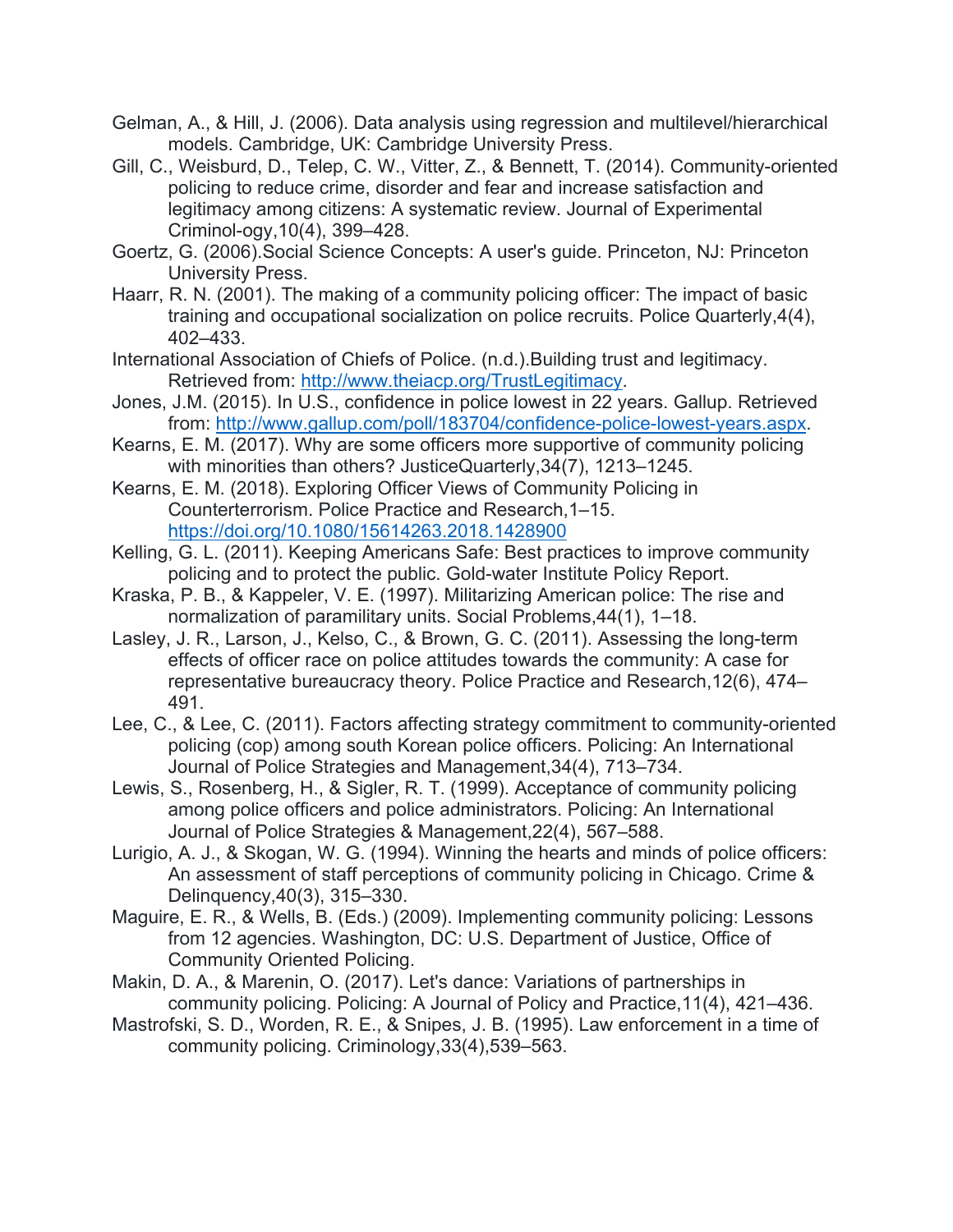- Moon, B. (2006). The influence of organizational socialization on police officers' acceptance of community policing. Policing: An International Journal of Police Strategies and Management,29(4), 704–722.
- Newport, F. (2016). Public Opinion Context: Americans, Race and Police. Gallup. Retrieved from: [https://news.gallup.com/opinion/polling-matters/193586/public](https://news.gallup.com/opinion/polling-matters/193586/public-opinion-context-%20americans-race-police.aspx)[opinion-context-%20americans-race-police.aspx](https://news.gallup.com/opinion/polling-matters/193586/public-opinion-context-%20americans-race-police.aspx)
- Nix, J., Pickett, J. T., Baek, H., & Alpert, G. P. (2019). Police research, officer surveys, and response rates. Policing and Society,29(5), 530–550.
- Novak, K. J., Alarid, L. F., & Lucas, W. L. (2003). Exploring officers' acceptance of community policing: Implications for policy implementation. Journal of Criminal Justice,31(1), 57–71.
- Oliphant, J.B. (2018). Public support for the death penalty ticks up. Pew Research Center. Retrieved from: [https://www.pewresearch.org/fact-tank/2018/06/11/us](https://www.pewresearch.org/fact-tank/2018/06/11/us-support-for-death-penalty-ticks-up-2018/)[support-for-death-penalty-ticks-up-2018/](https://www.pewresearch.org/fact-tank/2018/06/11/us-support-for-death-penalty-ticks-up-2018/)
- Ortiz, C. W., Hendricks, N. J., & Sugie, N. F. (2007). Policing terrorism: The response of local police agencies to homeland security concerns. Criminal Justice Studies,20(2), 91–109.
- O'Shea, T. C. (1999). Community policing in small town rural America: A comparison of police officer attitudes in Chicago and Baldwin County, Alabama. Policing and Society: An International Journal,9(1), 59–76.
- Paoline, E. A. (2004). Shedding light on police culture: An examination of officers' occupational attitudes. Police Quarterly,7(2), 205–236.
- Paoline, E. A., Myers, S. M., & Worden, R. E. (2000). Police culture, individualism, and community policing: Evidence from two police departments. Justice Quarterly,17(3), 575–605.
- Paoline, E. A., & Terrill, W. (2005). The impact of police culture on traffic stop searches: An analysis of attitudes and behavior. Policing: An International Journal of Police Strategies and Management,28(3), 455–472.
- Paoline, E. A., & Terrill, W. (2013). Police culture: Adapting to the strains of the job. Durham, NC: Carolina Academic Press.
- Paternoster, R., Brame, R., Mazerolle, P., & Piquero, A. (1998). Using the correct statistical test for the equality of regression coefficients. Criminology,36(4), 859– 866.
- Pelfrey, W. (2007). Style of policing adopted by rural police and deputies an analysis of job satisfaction and community policing. Policing: An International Journal of Police Strategies and Management,30(4), 620–636.
- Ramsey, C., & Robinson, L. (2015). Interim report of the President's Task Force on 21st Century Policing. Washington, DC: Office of Community Oriented Policing Services.
- Rosenbaum, D. P., & Lurigio, A. J. (1994). An inside look at community policing reform: Definitions, organizational changes, and evaluation findings. Crime and Delinquency,40(3), 299–314.
- Rosenberg, H., Sigler, R. T., & Lewis, S. (2008). Police officer attitudes toward community policing: a case study of the Racine Wisconsin Police Department. Police Practice and Research: An International Journal,9(4), 291–305.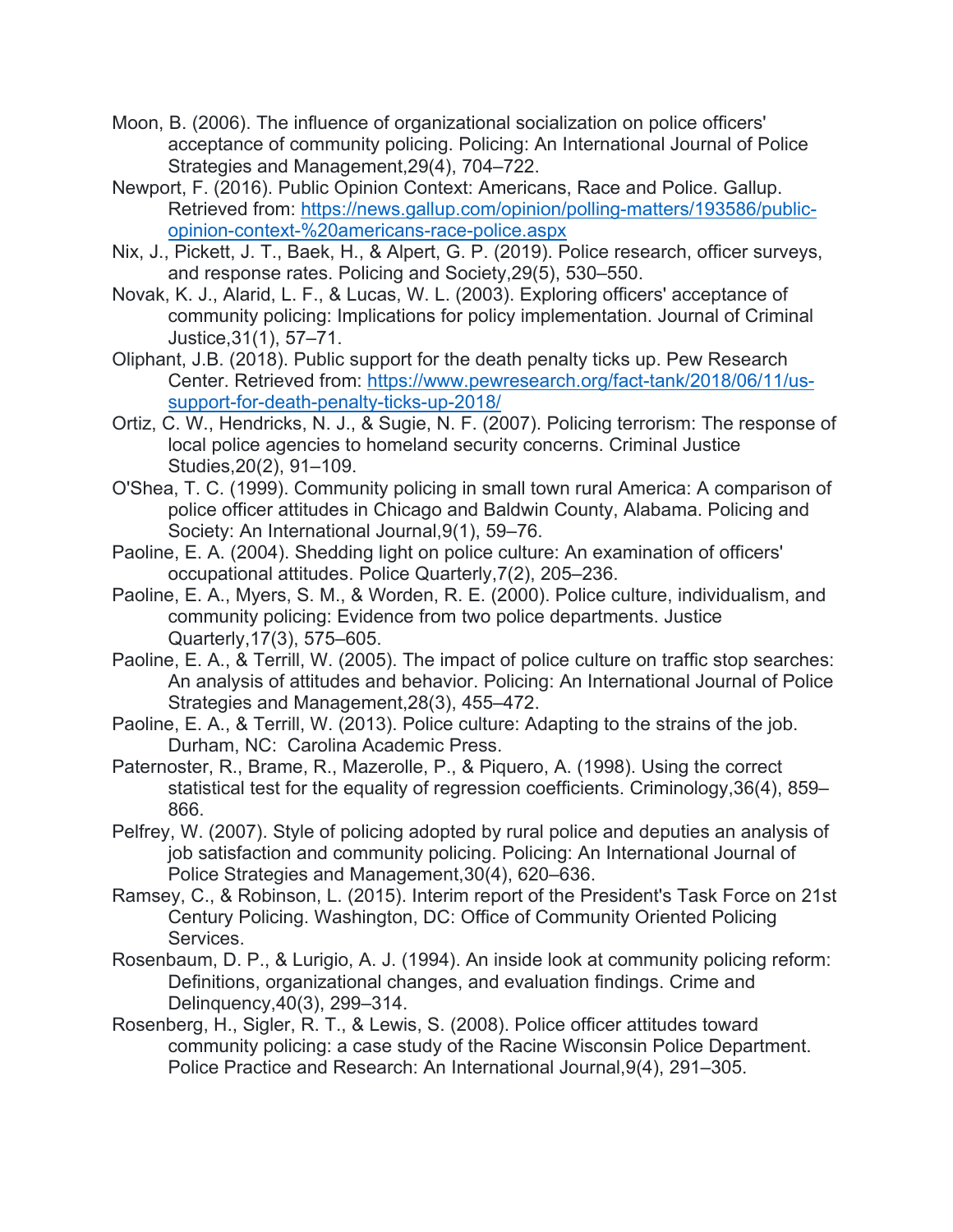- Schafer, J. A. (2002). "I'm not against it in theory...": Global and specific community policing attitudes. Policing: An International Journal of Police Strategies Management,25(4), 669–686.
- Schneider, A. L., & Ingram, H. M. (2005). Deserving and Entitled: Social Construction and Public Policy. Albany, NY: State University of New York Press.
- Silver, J. R., Roche, S. P., Bilach, T. J., & Bontrager Ryon, S. (2017). Traditional police culture, use of force, and procedural jus-tice: Investigating individual, organizational, and contextual factors. Justice Quarterly,34(7), 1272–1309.
- Skogan, W. G., & Frydl, K. (2004). Fairness and Effectiveness in Policing: The Evidence. Washington, D.C.: National Academies Press.
- Skogan, W. G., & Hartnett, S. M. (1999). Community policing, Chicago style. Oxford: Oxford University Press.
- Smith, B. W., Novak, K. J., Frank, J., & Lowenkamp, C. (2005). Explaining police officer discretionary activity. Criminal JusticeReview,30(3), 325–346.
- Sozer, M. A., & Merlo, A. V. (2013). The impact of community policing on crime rates: Does the effect of community policing differ in large and small law enforcement agencies? Police Practice and Research,14(6), 506–521.
- Sterling, J., Jost, J. T., & Hardin, C. D. (2019). Liberal and Conservative Representations of the Good Society: A (Social) Structural Topic Modeling Approach. SAGE Open,9(2), 1–13.
- Sun, I. Y., Liu, J., & Farmer, A. K. (2016). Chinese police supervisors' occupational attitudes role orientation, community policing, and job satisfaction. Policing: An International Journal of Police Strategies and Management,39(1), 190–205.
- Terrill, W., & Mastrofski, S. D. (2002). Situation and officer-based determinants of police coercion. Justice Quarterly,19(2),215–248.
- Tyler, T. R. (2011). Trust and legitimacy: Policing in the USA and Europe. European Journal of Criminology,8(4), 254–266.
- Uluturk, B., Guler, A., & Karakaya, M. (2017). Police officers' attitudes toward the implementation of community-oriented policing in Turkey. Crime and Delinquency,63(14), 1946–1967.
- Weine, S., Younis, A., & Polutnik, C. (2017). Community policing to counter violent extremism: A process evaluation in Los Angeles. In Final Report Office of University Programs, Science and Technology Directorate, US Department of Homeland Security. College Park, MD: START.
- Weisburd, D., & Eck, J. E. (2004). What can police do to reduce crime, disorder, and fear? The Annals of the American Academy of Political and Social Science,593(1), 42–65.
- Winfree, L., Bartku, G. M., & Seibel, G. (1996). Support for community policing versus traditional policing among non-metropolitan police officers: Survey of four New Mexico police departments. American Journal of Police,15(2), 23–50.
- Wolfe, S. E., & Nix, J. (2016). The alleged "Ferguson Effect" and police willingness to engage in community partnership. Law and Human Behavior,40(1), 1–10. <https://doi.org/10.1037/lhb0000164>
- Worden, R. E., & McLean, S. J. (2017). Mirage of police reform. Oakland, California: University of California Press.